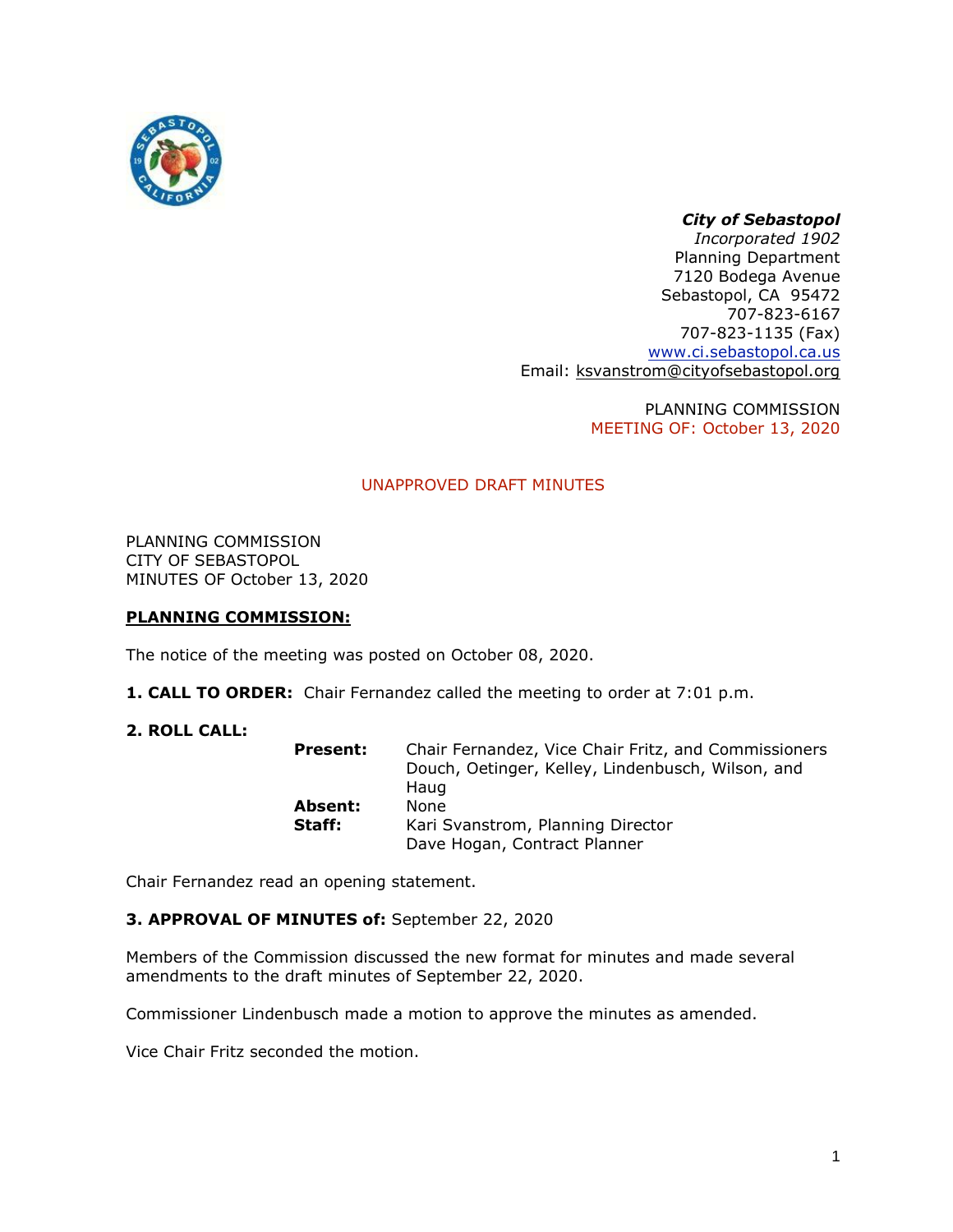VOTE:

AYES: Chair Fernandez, Vice Chair Fritz, and Commissioners Douch, Kelley, Lindenbusch, and Haug NOES: None ABSTAIN: Commissioner Oetinger and Wilson ABSENT: None

# **4. COMMENTS FROM THE PUBLIC ON ITEMS NOT ON AGENDA:** None.

# **5. STATEMENTS OF CONFLICTS OF INTEREST:** None.

# **6. PUBLIC HEARINGS:**

# **A. CONDITIONAL USE PERMIT/TENTATIVE PARCEL MAP/VARIANCE:** Project

#2019-027 – This is a public hearing for an application from Mark Reece, requesting approval of a Conditional Use Permit, to operate an automated car wash at 6809 Sebastopol Avenue, a Tentative Parcel Map to subdivide an existing 1.51 acre lot into three commercial parcels, and a Variance to allow a reduction in the minimum floor area ratio below the requirement of the municipal code, and a proposed Mitigated Negative Declaration for CEQA (California Environmental Quality Act). The project includes the construction of an automated car wash with upstairs office space and the installation of a driveway to Barnes Avenue. The existing tire shop and oil change operation will continue onsite and are not affected by this application. The Planning Commission is advisory on this application, and its recommendation will be forwarded to the City Council for final action. This item was continued from the Planning Commission meeting on September 22, 2020.

# **Evert Fernandez, Chair**

Introduced this item.

# **Kari Svanstrom, Planning Director**

Gave a brief presentation and introduced Contract Planner, Dave Hogan.

# **Evert Fernandez, Chair**

Clarified that he intends to reopen the public hearing as new information has been presented.

# **Kari Svanstrom, Planning Director**

We did close the public hearing at the last Commission meeting; however, it is the Commission's right to reopen for additional public comment which would happen after the staff report and any additional applicant presentation.

# **Dave Hogan, Contract Planner**

Presented the staff report.

Steve Deines, Noise Consultant from Illingworth & Rodkin, Inc., and Steve Weinberger, traffic consultant from W-Trans, gave presentations.

# **Paul Fritz, Vice Chair**

My first question is the plan that showed the proposed sound wall curving along the edge of the exit drive, what is the height of that wall.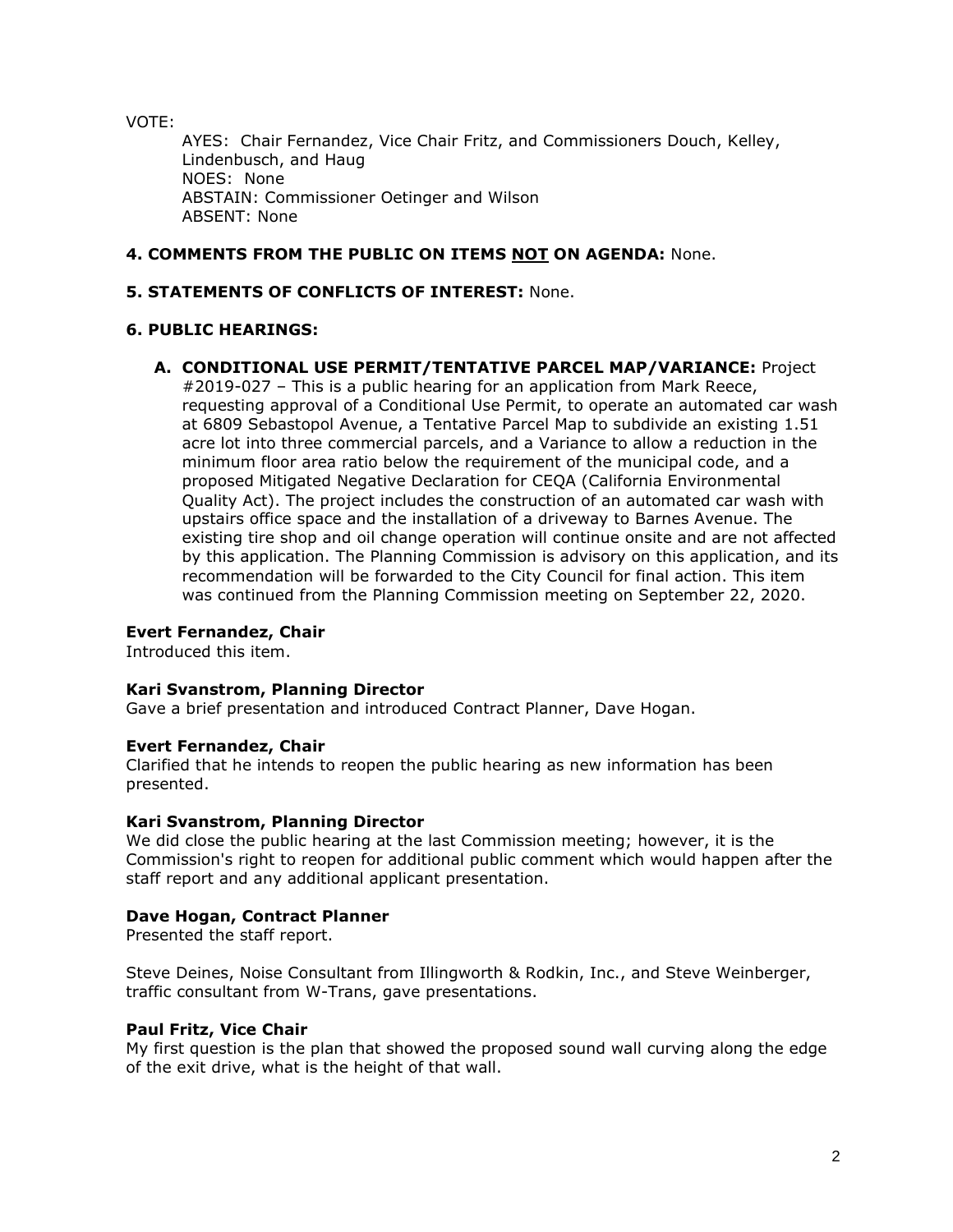### **Steve Deines, Noise Consultant**

The minimum height would be 10'.

### **Paul Fritz, Vice Chair**

You mentioned that the decibel level was going to be at 60 or below 60 decibels. Where is that measured? Was that measured at the second-floor window location level?

### **Steve Deines, Noise Consultant**

Yes, exactly. It was measured at the equivalent height of the second-floor window.

### **Kate Haug, Commissioner**

I have a couple questions. One, is for the noise consultant. It looks like most of the noise, and when I walked by the carwash in Santa Rosa on Mendocino Avenue, it seemed that most of the noise came out of the front where the vehicles exit the carwash. Is that correct? That is also when I looked at the different graphing that also seemed to correspond. Is that correct?

### **Steve Deines, Noise Consultant**

Yes, that is correct.

### **Kate Haug, Commissioner**

It seemed to me when I was in person, that there was less noise to the entrance of the carwash. Is that correct?

### **Steve Deines, Noise Consultant**

Yes, that would also be correct. Our measurements in the past have determined there is usually about a three dBA difference between the exit and the entrance of the carwash.

#### **Kate Haug, Commissioner**

I am wondering if the car wash were moved a little bit away from the property line would decrease the noise to the people in the Ford building.

#### **Steve Deines, Noise Consultant**

Depending on how far you increase the distance, it could have a measurable effect. It seems there is only so much space for it to be moved. I am not sure of the other ramifications of relocating the carwash, but most of the mitigation would need to be provided by a sound wall, as opposed to just relocating the structure.

#### **Kate Haug, Commissioner**

I'm not familiar with the in's and outs of designing a carwash, it just seems like, if you could face it in a direction where there's no residences or potential residents, you would mitigate the impact of the noise on the overall community. For such a large lot, it seems like there might be some different options in terms of placement, since the owner of this lot also owns the adjacent two lots, and it is quite a bit of space.

### **Steve Deines, Noise Consultant**

Yes, I can confirm that there may potentially be some ways to relocate the building there with decreased noise, but it would not have the most substantial effect overall, given the general size of the site in general.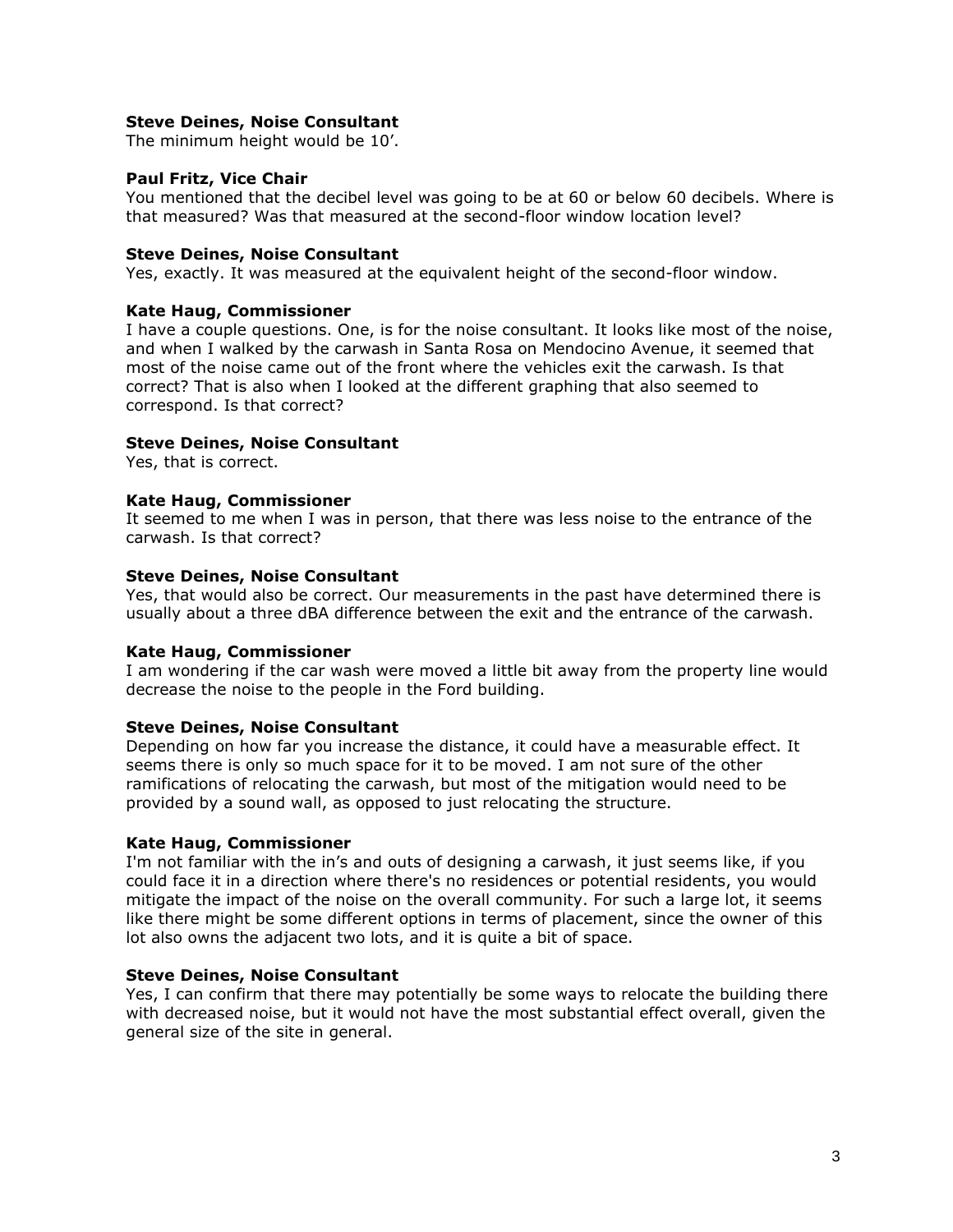### **Kate Haug, Commissioner**

Thank you. And then my next question is for the traffic consultant. You are estimating that the carwash will generate 16 new trips per hour. Do you know what existing trips come in and out of the other services are, or is this 16 trips total for tire, lube, and carwash?

### **Steve Weinberger, Traffic Consultant**

We were estimating traffic just for the carwash, as if that would be the only new generator on site, and we did not have counts available for the other uses. Based on those rates for that size of a carwash, considering some of the traffic comes from the existing stream of traffic on Sebastopol Avenue, it is actually during the peak hour 32 additional trips, which is 16 in and 16 out during that peak hour.

### **Kate Haug, Commissioner**

It is 32 total in and out plus the other customers that might be using the tire services and the lube services?

# **Steve Weinberger, Traffic Consultant**

Right, that is independent of the other uses. But as you know, from that facility, there are some times where people will go to the lube at the same time. I know that Benedetti's provides a service where you can bring your tires in to be rotated and they will take your car over to the lube and vice versa. I do not know if that is going to happen with carwash facility, we did not assume any commingling of trips. We assumed as if it were the only thing on the site. With uses like this, you will get some combining of trips, people may go get a carwash and get a lube at the same time. In terms of trying to find out the worstcase number of trips added to the site, we just assumed it was an independent carwash facility adding trips to that driveway.

# **Kate Haug, Commissioner**

Do you think it would be fair to assume that it there may be four additional per hour bringing the total up to 20 cars entering over the course of an hour?

# **Steve Weinberger, Traffic Consultant**

The estimate is an average peak hour, and we had daily trips as well. 300 additional trips were estimated on a daily basis, that is 150 in 150 out, during the peak hour. It was 32 trips, 16 in 16 out additional was what the rate show for that size of facility.

#### **Kate Haug, Commissioner**

If it is 32 trips per hour, that is a car entering or exiting about every two minutes just for the carwash?

#### **Steve Weinberger, Traffic Consultant**

That is right. If I can add on to that. Another thing to consider is, we estimated about a third of those trips are going to be using that rear entrance at Barnes and Abbott. The number you just related is assuming all the carwash traffic comes in and out of that driveway on Sebastopol Avenue, we are estimating that is not going to be the case. It is about a third would be using the Abbott and Barnes rear exit. So maybe on the order rather than a car every two minutes, it could be a car every three minutes.

#### **Kate Haug, Commissioner**

Okay. Theoretically, because the Barnes Avenue one and the front of Benedetti's both are outputs on to Sebastopol Avenue, they will theoretically have the most traffic coming from that access points.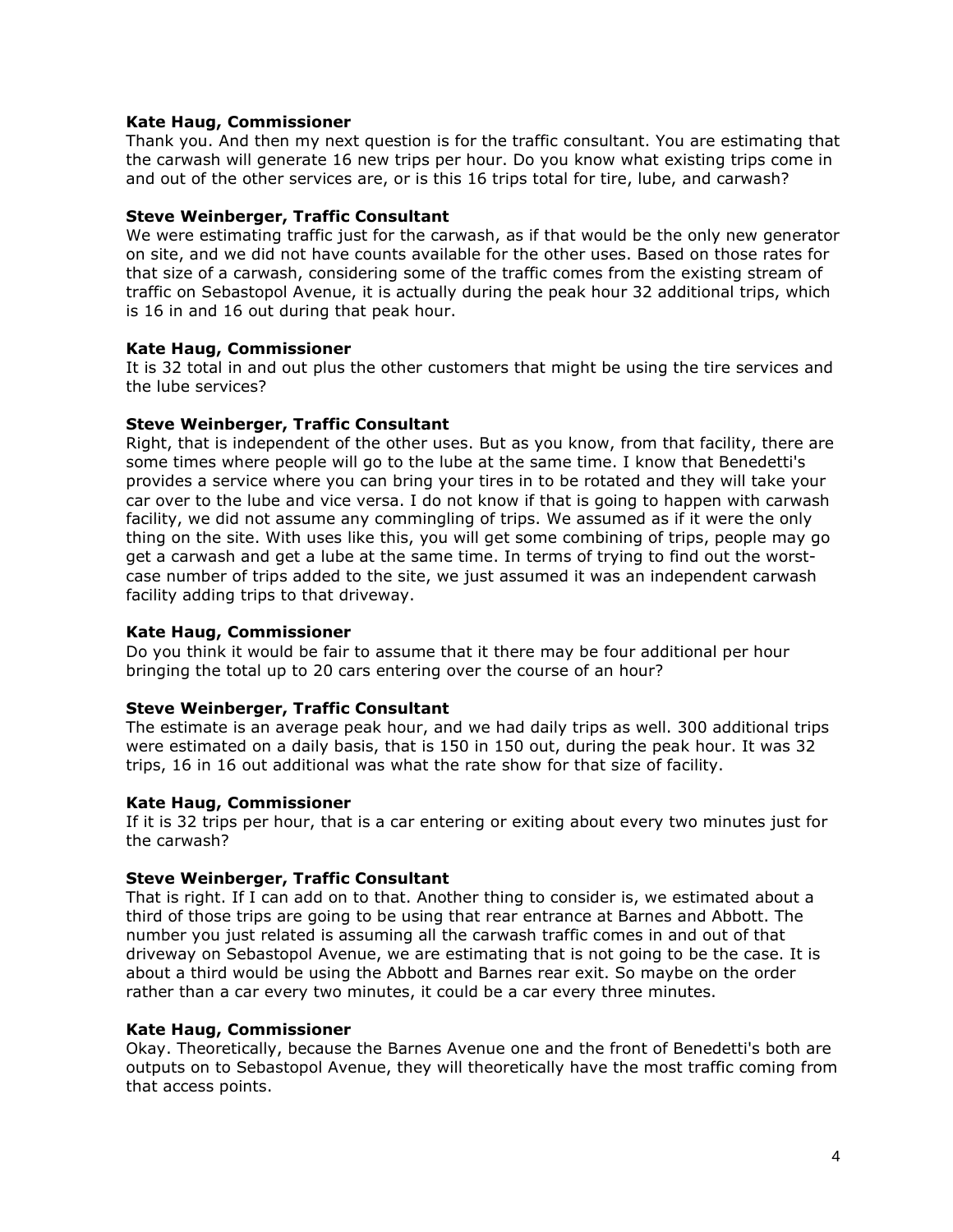### **Steve Weinberger, Traffic Consultant**

Yes.

### **Linda Kelley, Planning Commissioner**

Let me start with the traffic consultant. There were several of us who were concerned about turning left onto Barnes from Sebastopol Avenue because there is not a dedicated turn lane there. I know when I am going to work around 2:30 in the afternoon to Santa Rosa, there is sometimes a double slowing of the traffic to allow someone to turn left. I am wondering if you have suggestions, maybe asking Caltrans to double double yellow that area to maybe prohibit or queue people away from turning left. I know the traffic study did not really reveal that since you were looking at intersections. Can you have some comments on that?

### **Steve Weinberger, Traffic Consultant**

I think so. You are talking about left turns on to Barnes not left turns into the project driveway, correct?

### **Linda Kelley, Planning Commissioner**

Correct, onto Barnes from Highway 12.

# **Steve Weinberger, Traffic Consultant**

I will just preface it by saying that the center to a left turn lane still exists. To turn left into the project, you are making that left from the center turn lane, which then ends right after that, and then just to the west, is the Barnes intersection. You are correct in saying that a person can now make a legal left from that through lane into Barnes, there is nothing prohibiting that. I do not see this as necessarily related to this project. I understand that movement does cause some delay in getting traffic up to the Petaluma intersection. I kind of see it as a movement that happens more during off peak hours because it can be quite difficult to somebody on your tail to make that left during a peak hour. But if the City chooses to work with Caltrans, I really think that Caltrans would shy away from doing a double double line because the width of the street is so narrow there, so you would have to put in other measures such as raised markers on the existing double yellow to discourage and prevent people from turning left there. That could be something for us to pass on to Public Works to discuss with Caltrans.

#### **Linda Kelley, Planning Commissioner**

My other concern was turning north, or right, out of Abbott on to Petaluma, people have a difficult time getting across to either the turn left lane to go west, or trying to turn onto Burnett which is the street before it. Will that cause any more problems? I know people will not actually turn right because they are trying to find a hole in the flow, but I am just concerned that it is going to even slow traffic a little bit more.

#### **Steve Weinberger, Traffic Consultant**

We did evaluate the intersection of Abbott and Petaluma in terms of level of delay with the additional, and again, a small amount of traffic with the additional returning vehicles, that intersection does meet City Standards as I said, with a Level of Service B for that right turn which is well within the General Plan standards, and the change is less than a second or a second and a half increase in delay for that right turn, but still well with standards at a Level of Service B. Just anecdotally, where I live in Sebastopol west of Main Street, I have made that move many times, and for this study I checked it out. Because most of the traffic that turns right from Abbott, a lot of a good portion of it wants to get in the left lane to turn left onto Burnett and then south and left on South Main Street, you tend to wait for a bigger gap in traffic since you have two lanes approaching you it is easier just to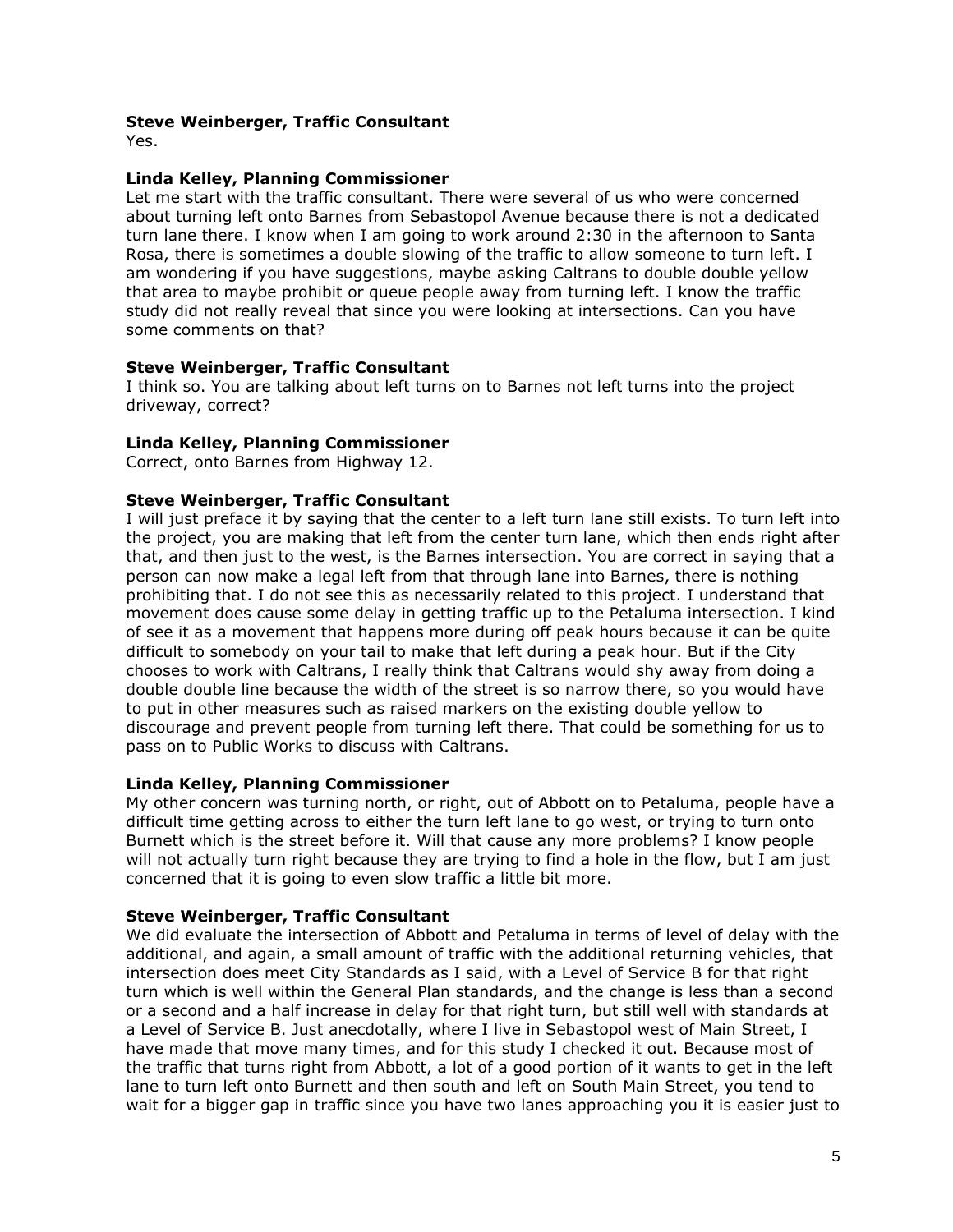turn right and continue straight, like say towards Whole Foods than it is to turn left on Burnett, you do have to wait a little bit longer. But again, everything is within City Standards. I do not see it as a critical movement, it just requires a little bit more patience to wait for that. There are gaps in traffic there. There are heavy volumes on Petaluma as we know, but Abbott is situated south of that queue that forms up at the signal and there are gaps that come along to allow that right turn with about 300 feet before you have to turn left on Burnett. I think that is a nice feature for the rear access to the project to take advantage of because frankly in terms of the level of delay in accessing the site you will have an easier time leaving via Abbott and making a left on Burnett then you would waiting for a gap to turn left directly onto Sebastopol Avenue, which is why I thought that was a nice feature of the project to open up that were access.

### **Linda Kelley, Planning Commissioner**

My last question to you is, I had brought up the idea to discourage folks as they're exiting the project and now if their intention is to turn left on to Sebastopol Avenue from Barnes where there is a no left turn indication there, but if coming out of the project there was also a sign on the project's property, indicating that there'll be no left turn ahead, or something like that, just so folks don't find themselves all the way up to Sebastopol Avenue before realizing they are not to turn left there.

# **Steve Weinberger, Traffic Consultant**

I think it is an interesting and difficult mitigation to provide a no left turn, Barnes is appropriate for no left turn because that center turn lane is now gone. The nice thing about the center turn lane and making a left turn is you can use that for a refuge to make your left as a two stage movement, turn left into the center turn lane and then merge to the right, you don't have that at Barnes, which is why when that project was developed, it was developed as a right turn only. The thing about applying no left turns at this driveway is you have a good half dozen or more other driveways on this section of Sebastopol Avenue and they should all be treated similarly. So, if you are going to prohibit left turns, you should do it at all these driveways, not just one. Again, going back to the rear access to Abbott and Barnes, that is an outlet that local users of the site will use knowing how difficult it is to make a left during peak hours. Especially with the carwash, users will see this access towards the Feed Store and will make the connection that that is an easier way to leave the site rather than making that left onto Sebastopol Avenue. During off peak hours, it is easier. As a user of many businesses on this corridor, planning your exit based on the time of day seems to work for that. But again, I think the carwash being located close to that new exit will give people a cue that that is the best and easiest way out. Those are my thoughts.

#### **Zac Douch, Commissioner**

I have a question for the sound consultant. I think you said that the noise at the upper floor exterior of the neighboring building, with the addition of the 10' curved wall would be around 60 dBA. Is that correct?

#### **Steve Deines, Noise Consultant**

That is correct.

#### **Zac Douch, Commissioner**

The analysis or staff report talked about typical construction and what you might see, in terms of reduction from the exterior of the building to the interior of the building. With windows closed, that was around 25 dBA and with the windows open for ventilation around 15. So that would yield an interior noise level of around 35 to 45 depending on if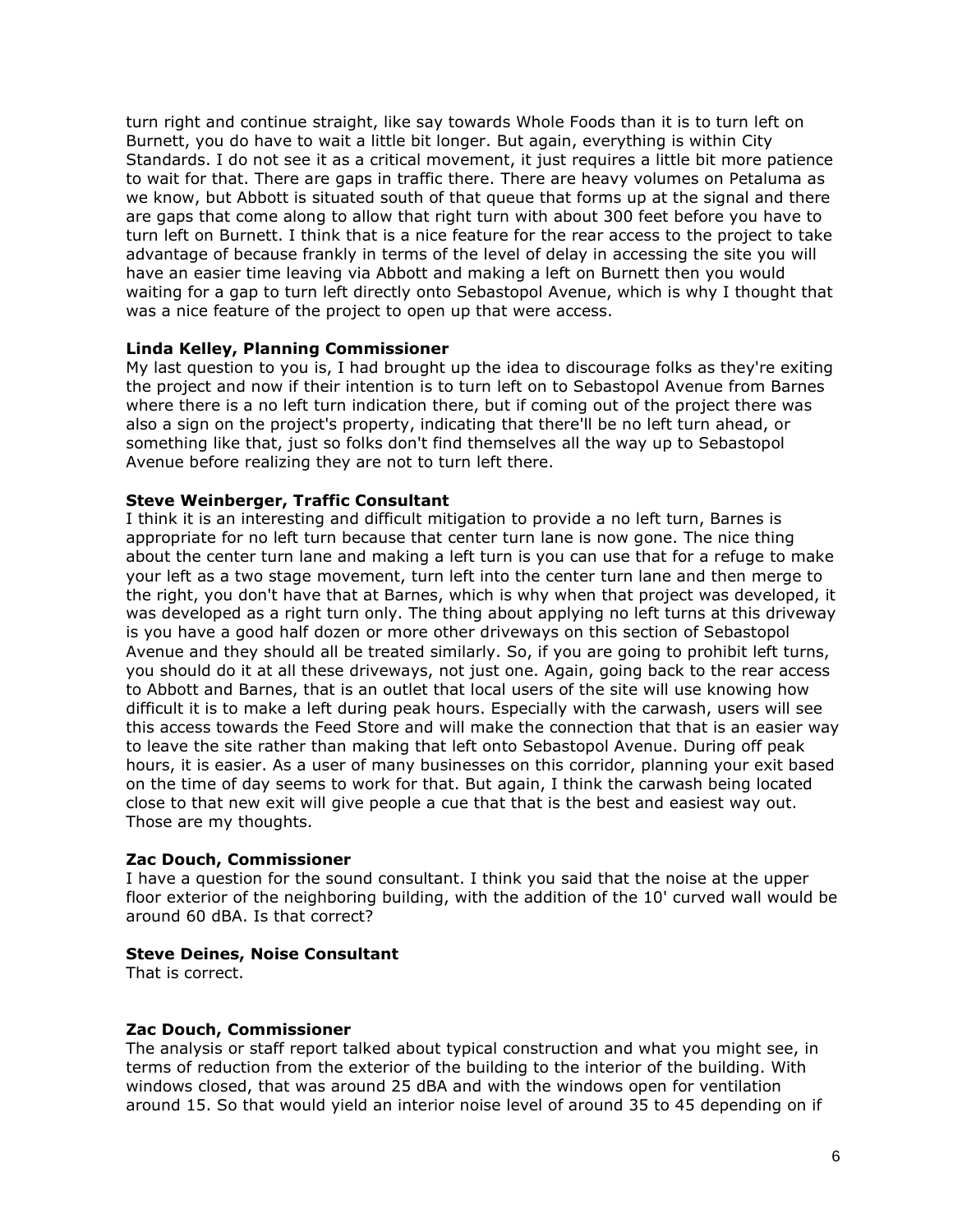the windows are open or closed. Can you give us a sense of how that compares to an indoor office environment typically? Frankly, I read these numbers and have tried to have an understanding of what 70 dBA is because that was relevant to the exit of the carwash, and went to another carwash to see what that was like, but it's hard to gauge what 35 or 45 dBA is to the layperson. Can you tell us a little more about what the experience of those levels will be?

# **Steve Deines, Noise Consultant**

Yes, sure. I'll state off beforehand that the CALGreen code limits the interior noise level in non-residential structures to 50 dBA Leq during hours of operation so this project would not result in an exceedance of that even with the windows open for partial ventilation. 35 to 45 is usually the maximum allowable interior noise level for residential structures. Typically, as another reference for just general conversation between two people is generally around the 60 dBA level. Having noise levels around 35 to 45 would be substantially below your typical level of speech and would not result in any interferences in conversation.

# **Zac Douch, Commissioner**

Thank you. I do not have any questions regarding traffic so thank you very much.

# **Kathy Oetinger, Commissioner**

I have several questions about noise and traffic, I will start with noise. Originally, we had a wall along the edge of the property at 6', and now we have a new 10' wall that extends 50', I understand. How is that while reducing the numbers that we have, and there are some numbers that we do not have. So in terms of the numbers that we have, originally with the silencer at the exit, at 10' from the exit we had 77 dBA with a silencer, now, I'm guessing that the 10' is within that sound wall. So that is not really an important message for us now, because the sound wall is keeping the neighbors and the nearby residents outside of that 10' area. But regarding that, with a sound wall, if you are standing at the exit, doesn't it make standing at the exit louder?

# **Steve Deines, Noise Consultant**

There will be some reflections provided by the wall that would make the area immediately adjacent to the exit louder, but not at any adjacent receptors or structures.

# **Kathy Oetinger, Commissioner**

The sound emanating is going to reflect or deflect off that wall. But sound goes up and out in all directions and it goes around corners. When that sound is deflected or reflected, I am not sure what that is, is that louder as it is going out? Like straight up, for instance.

# **Steve Deines, Noise Consultant**

You could have some focusing provided by the curved wall. The way it is currently designed and the presented figure, and from the results of the modeling that we ran, it would not result in any noise increases in the vicinity. But generally, yes, reflections can potentially result in increased noise levels in select locations.

# **Kathy Oetinger, Commissioner**

Since the sound wall is 10' from the entrance, I sort of have to ignore that number in terms of how that affects the neighbors. But with a silencer, it is 63 dBA at 50'. How do you think at 50' the sound would be affected let's say 50' to the east on the other on the adjacent property to the east at 50' , what do you think the sound would be because of the wall?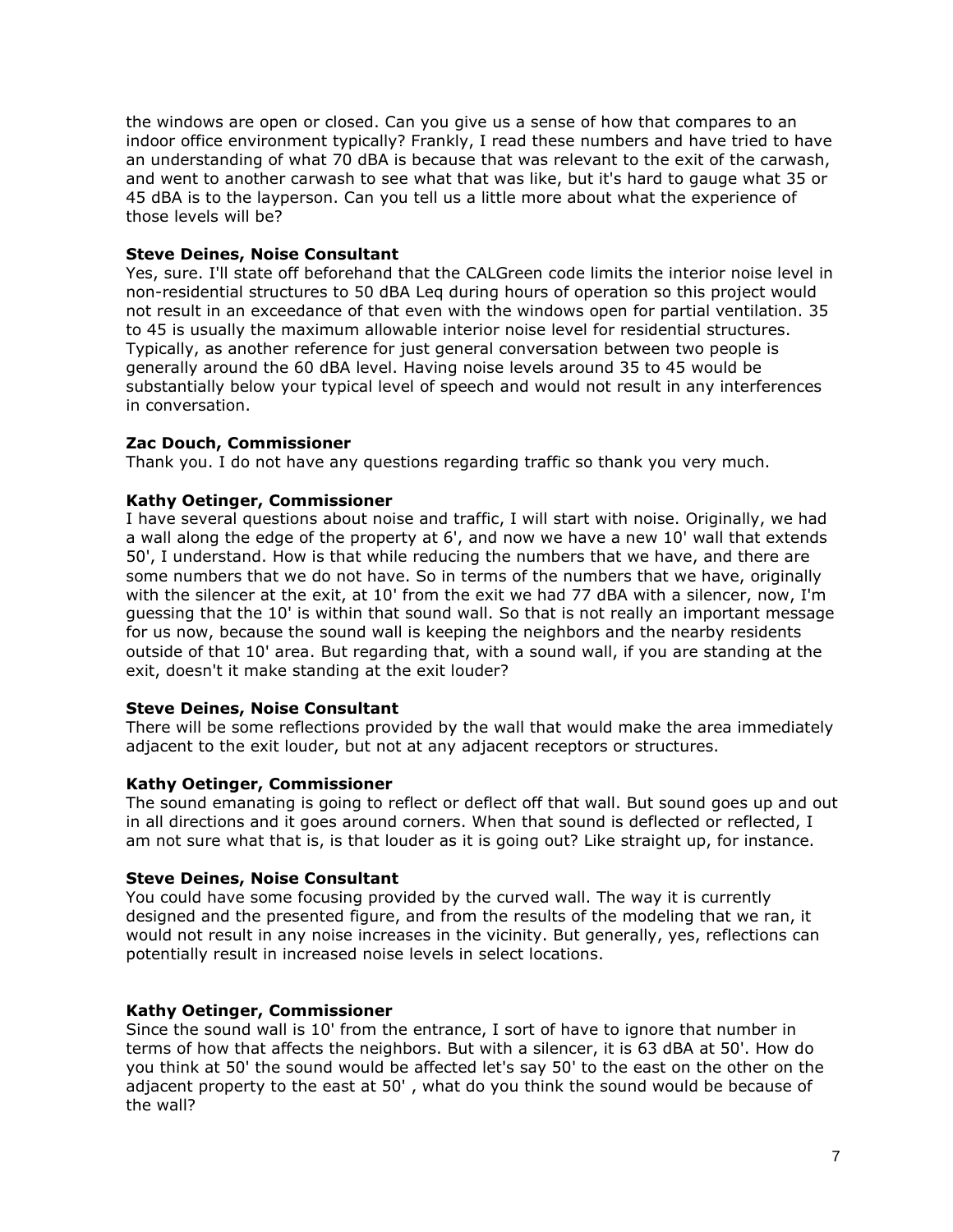### **Steve Deines, Noise Consultant**

With the wall implemented it would be much lower than that. The 77 at 10' and 63 at 50' numbers refer to the specific manufacturer's noise levels after the installation of the silencer. So that would be without any obstruction whatsoever. I do not have a particular receptor set in the model, but it would be reduced substantially below 63 dBA. It would not exceed 60 at the adjacent property

### **Kathy Oetinger, Commissioner**

Not exceed, so it would be less than 60. But you cannot tell me what it might be?

### **Steve Deines, Noise Consultant**

I can say that I did also test at the southern facade of the Ford building and noise levels would reach about 58 dBA with introduction of the noise wall.

### **Kathy Oetinger, Commissioner**

Okay south of the Ford building, and that is immediately south of the building in the open area? Because I was concerned that the sound would come up and bounce off the corrugated siding and come down. You think that would be 58?

### **Steve Deines, Noise Consultant**

Yes, the results of our model would indicate that having a wall of sufficient height would reduce the possibility that noise levels from the carwash would exceed any standards of the Ford building property.

### **Kathy Oetinger, Commissioner**

And I am looking at table two, which compares what comparable sound is to 60, which is a little bit over 58. And that is the sound of heavy traffic at 300', which is about where that site is, except that it is quieted a bit by the Ford building, it is very quiet back there. It is going to be a little bit louder in the traffic.

#### **Steve Deines, Noise Consultant**

Generally, it could be a little bit louder. A guideline, in general, is the lowest increase in noise that one can usually notice, just with their ears alone is a three dBA increase. We find that with the introduction of the wall it would be a slightly noticeable increase in noise overall.

#### **Kathy Oetinger, Commissioner**

In your opinion, if people were behind the Ford building at the makerspace, holding a meeting or talking to someone, I was there recently listening to two people talk in very common normal voices, and the traffic was not a concern at all. Do you feel like they could continue to have that quiet person to person conversation with 58?

# **Steve Deines, Noise Consultant**

Yes, I believe it would be appropriate. Yes, I think we typically manage to do that while walking along busy roads or even smaller roads in general, where the noise level even exceeds that.

#### **Kathy Oetinger, Commissioner**

At the second story office building, let us assume that the window is open, and you are saying it would be less than 60?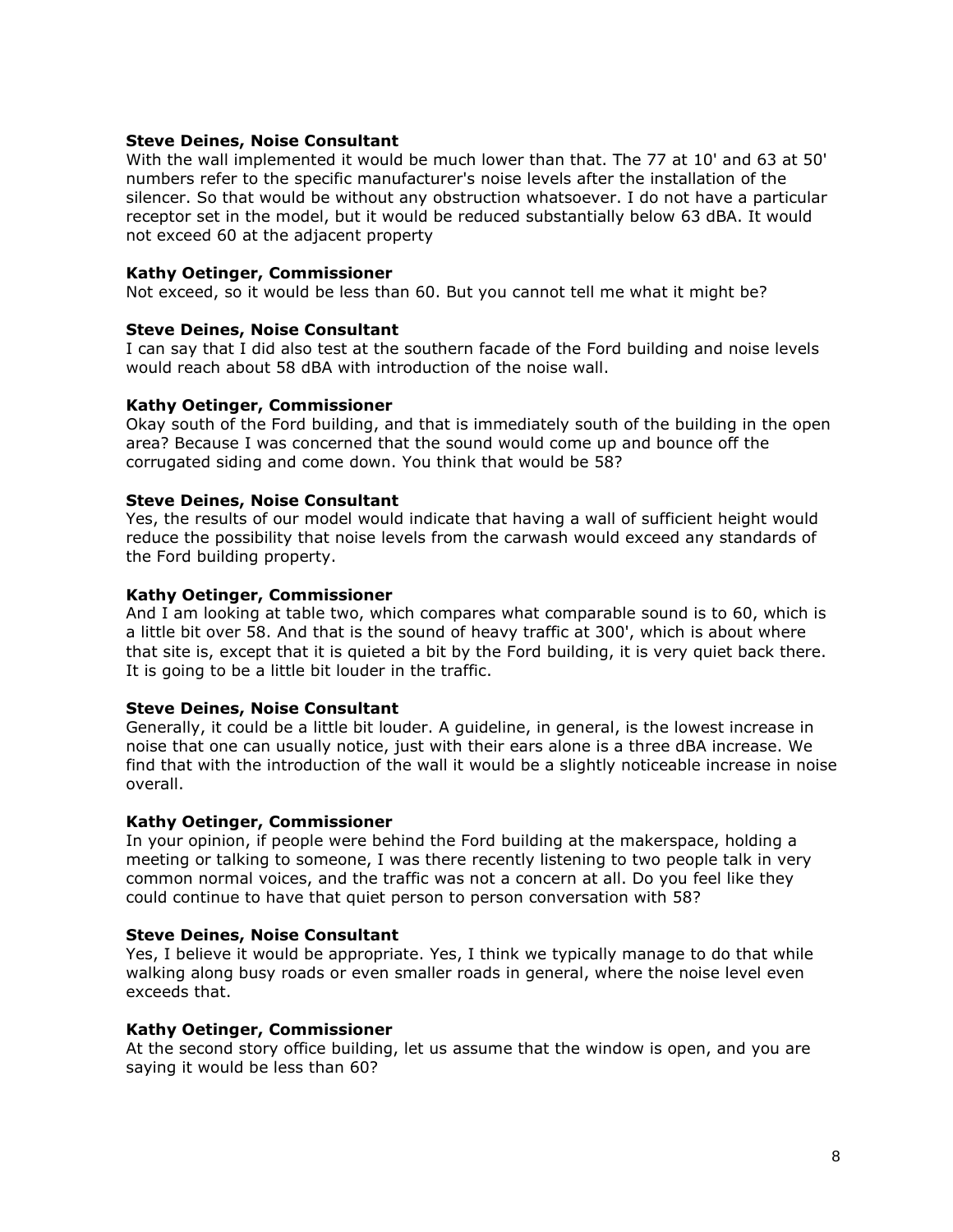### **Steve Deines, Noise Consultant**

Correct.

### **Kathy Oetinger, Commissioner**

60 is a little less than what my chart says normal speech is at 3'. So, people inside that building would still be able to sit across the table from each other and hear each other. It still seems like it's very close to the fact that with the window open, they'd be hearing traffic at 300', which I guess is fairly quiet, just trying to make sure that the numbers we had before are the same here.

### **Kathy Oetinger, Commissioner**

The old study said that without the new wall the number was 46 at the Sebastopol Inn during the peak hour of use and the Sebastopol Inn is 480 feet away. 46 is somewhere between a large theater conference room and a dishwasher in the next room. Do you think it would be even less than that now with the wall at 480' away?

### **Steve Deines, Noise Consultant**

Yes, I think after introduction of the suggested wall, it would be slightly less. If I could attest to the noise levels, potentially at the interior of the second floor office of the Ford building, even with the window partially open for ventilation, you'd have about a 15 dBA decrease in noise level, which would bring it down to a maximum of about 45 dBA interior, which would be very easy to maintain a conversation above.

### **Kathy Oetinger, Commissioner**

45 is somewhere between a large conference room and a dishwasher in the next room?

### **Steve Deines, Noise Consultant**

Yes.

#### **Kathy Oetinger, Commissioner**

I am trying to make the numbers mean something to me and to other people. With the office closed, is that the 45 that you were saying?

#### **Steve Deines, Noise Consultant**

The 45 was about having the window partially open. It would be another 10 dBA below that with standard commercial construction for a building like this. We brought it down to 35 dBA.

#### **Kathy Oetinger, Commissioner**

Which is only a little bit less.

### **Steve Deines, Noise Consultant**

It is approximately twice as quiet to be perceived.

#### **Kathy Oetinger, Commissioner**

As noises go around, over the top of the wall, they go around corners, you can hear them, they drop off fairly significantly as they go. I am thinking of the sound going over the wall to the makerspace, which is my big concern. It goes around the 90-degree corners, does it wrap around? I think it does.

#### **Steve Deines, Noise Consultant**

Yes, you are right there, there will be some diffraction around the wall. But the vast, vast majority of the sound would be reflected away from the Ford building.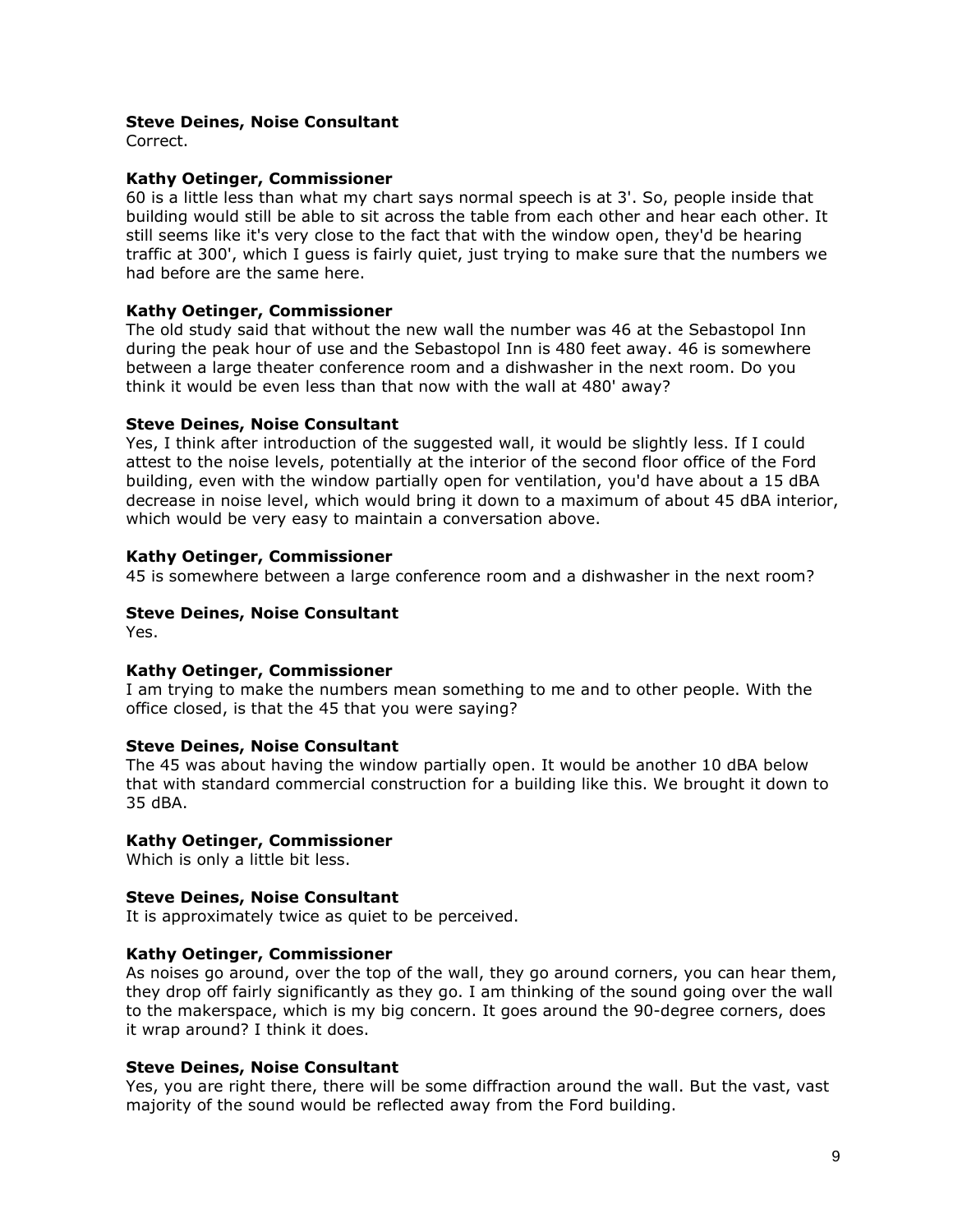### **Kathy Oetinger, Commissioner**

It would be probably less than heavy traffic at 300' at that point.

### **Steve Deines, Noise Consultant**

Yes, my modeling results show that it would not be significantly above the existing ambient noise levels.

### **Kathy Oetinger, Commissioner**

You believe that two people talking could hear each other speak without conflict with the noise?

### **Steve Deines, Noise Consultant**

I do, yes.

### **Kathy Oetinger, Commissioner**

If there were a housing structure built across the wall and the windows went up even higher than the second floor, what if they went up to a third floor and they were residences, so people open them? We do not know where those windows are, they might be right at the makerspace. If they were at the second or third floor, could we assume that they were the same as at the second store window of the Ford building, would it be similar, or because it's directly above, would it be greater?

### **Steve Deines, Noise Consultant**

Usually, in situations like that the noise level would increase slightly with elevation up to a certain point. But with introduction of the wall, because the wall would be shielding so much of the direct sound from the carwash, even at elevated floors, I wouldn't imagine there would be significant noise that would result in any exceedances for interior noise levels that would exceed any building code standards.

#### **Kathy Oetinger, Commissioner**

Thank you. I believe you have answered all my questions or noise.

#### **Patrick Wilson, Commissioner**

Well, my questions are not related to the two experts that are here, I want to ask staff about the variance findings and the draft resolution.

#### **Evert Fernandez, Chair**

You can ask now, I think it may give information, we will get to public comment, if you would like.

### **Patrick Wilson, Commissioner**

I am looking at the draft resolution that you have prepared for the Planning Commission on page 4 under variance. I am looking at the 8th whereas, the zoning code required exceptional or extraordinary circumstances to approve of this. So I'm looking at what the proposed findings are on that and there's a sentence there at the end of that 8th whereas on page 4, it says the site is an infill development project within an automotive uses, which should read use, and the use itself, a carwash, is compatible with other uses on the site. Then this is the part I am confused about, it goes on to say the use is not compatible with other mixed uses, such as office and residential uses. What does that mean? There are office uses nearby and in fact, this proposal includes an office. If the carwash is not compatible with other mixed uses nearby, when zoning for uses nearby is mixed use, how does that make any sense? How does that support the variance?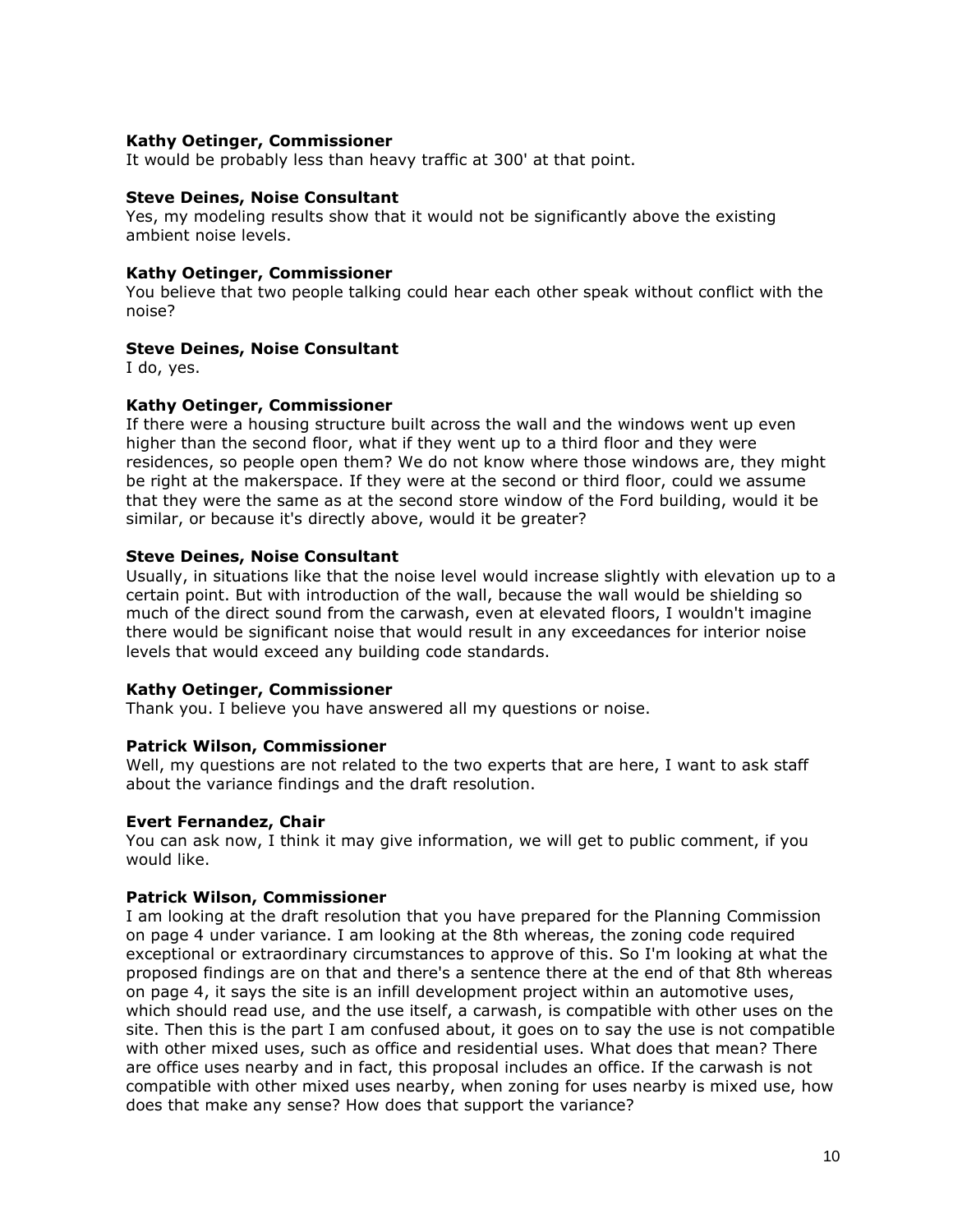### **Kari Svanstrom, Planning Director**

The variance is for a floor area variance and the variance is basically for not covering the entire site. In this case, to meet the minimum FAR 1, you would have to either have 50% of the new parcel, covered with structure at two stories, or the entire site would need to be covered at a one story level. The dynamics of a carwash with the required circulation and the queuing that our code requires for that make this difficult. They do have an office on the second floor for the car wash. That structure is designed with insulated concrete blocks so that it protects adjacent uses and uses that side, but to have it within that same envelope would be difficult with other uses. So it's not necessarily about adjacent sites so much as it is the particular site itself and the ability to do an FAR of 1 on that particular site, given the constraints of the use, and also the dynamics of how it's connected to the automotive uses.

# **Dave Hogan, Contract Planner**

The situation is that the variance is for floor area ratio, and floor area ratio in the context of the downtown is really looking at future systematic redevelopment in parts of the downtown where you are going to be looking at three story buildings with a combination of commercial and office and residential, to put that type of standard on to an auto service center creates a hardship that you weren't really going to see in other locations in the community. As Director Svanstrom pointed out, to meet the floor area ratio for this new lot, you'd have to have a building covering the entire lot, one story, you're not going to be able to do that with an auto service center in a suburban community like this. You could probably get away with it in downtown San Francisco where your property values are higher, but it is just not going to support it here. So, the principle of the variance is you have a situation not created by the property owner, that creates a hardship by the strict interpretation of a code requirement. I think that is the key and I do see the typo so we can fix that. Does that address your concern?

#### **Patrick Wilson, Commissioner**

Not really, no. I do not understand the sentence. I understand why they want to put a carwash there, but are you saying that a residential use or an office use could not be put on that site as an alternative?

# **Kari Svanstrom, Planning Director**

No, we are saying, given the proposed use for the site, building it out with a carwash and other components to get to the FAR of 1 does not make sense. Our variance requirements, or additional requirements do allow the exceptional circumstances or conditions related to the use, not just the land and the building or the site characteristics. Specific requirements of the use to be considered whether those strict conditions of the zoning ordinance should apply when reviewing a variance. In this case, we're saying the automotive uses that are there, and the proposed automotive use of a carwash is allowed in our in the downtown commercial zone with the use permit, it's not necessarily compatible with doing a full buildout with FAR 1 on that site. The other thing that staff looked at as well was in a lot of ways other than the subdivision of the site is if this wasn't being subdivided, it would not need to meet the FAR requirement of 1 because it would be an intensification of an existing site. The FAR 1 is only required when you have a vacant lot or a complete redevelopment of the site. It is not required when you are just intensifying the uses of an existing site.

# **Patrick Wilson, Commissioner**

The next sentence is incomplete. It says the location of the site is and then nothing after that. Is that a typo? Or am I missing something?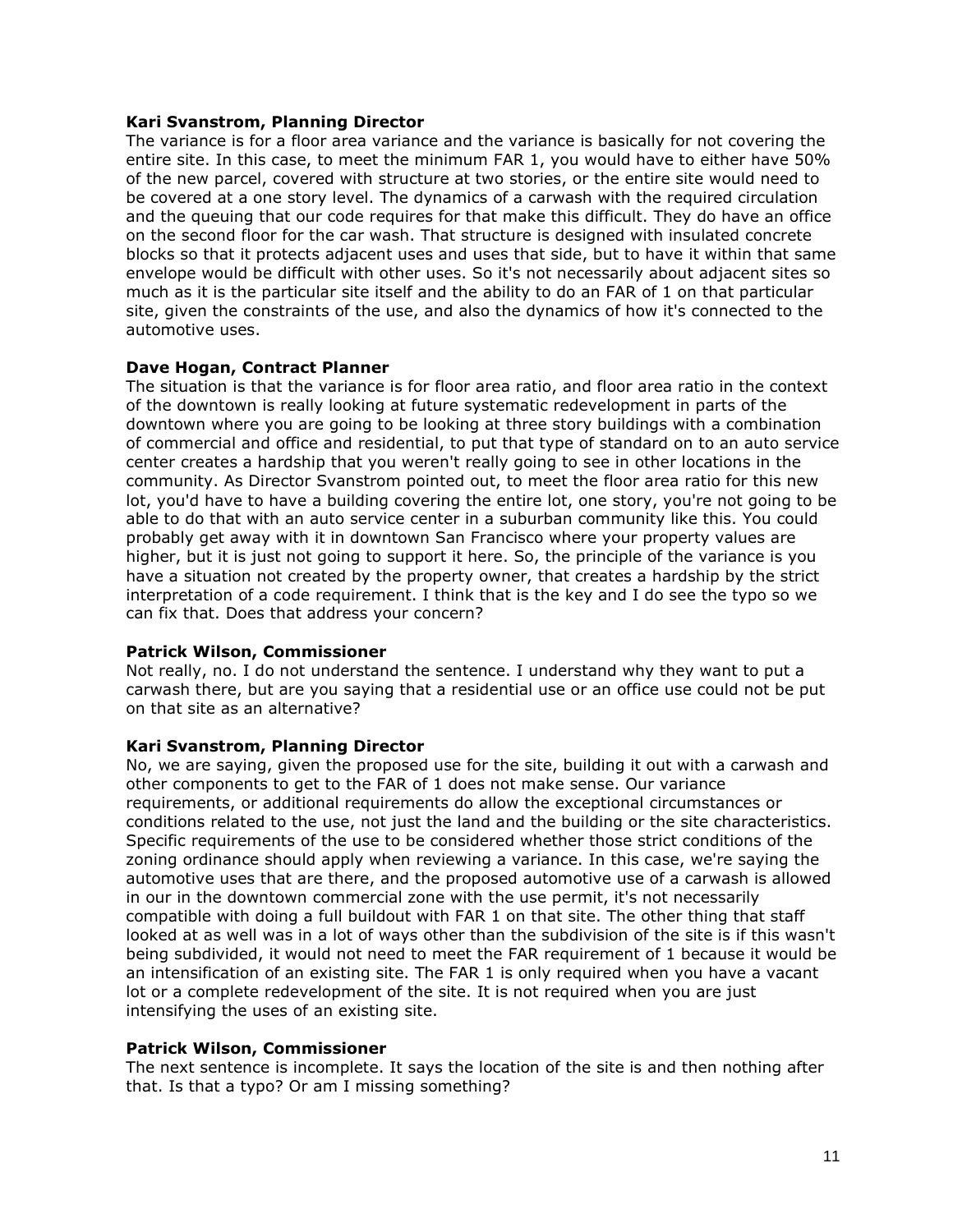### **Dave Hogan, Contract Planner**

The sentence is clearly missing something. I would declare that a typo and the Commission's approval just strike it because that was in the previous resolution as well. I think we can delete that fragment of a sentence.

### **Patrick Wilson, Commissioner**

I have a question about Table 17.25-1 on page 17-39. As I read that, this talks about various uses that may be permitted or may not permitted in commercial and industrial zones. This is Table 17.25-1 of the zoning code. There are three automotive related uses described on the Table, automotive gas and fueling, which does not apply here. The next one is automotive repair and service, and the third one is automotive sales, service, and repair. Of the two that might be applicable, Benedetti does not sell gas and they do not sell vehicles. When I looked at that, I thought that the automotive repair and service category fit Benedetti, unfortunately, that is not a permitted use in the CD zone. It looks like staff has instead applied a different category, automotive sales, service, and repair which is conditionally permitted but there are no sales to occur here. If you use that one, you are basically ignoring the prior category in that Table. Could you explain that please?

# **Kari Svanstrom, Planning Director**

Sure, if you look at the definitions in our code for automotive sales service and repair, it specifically says, automotive sales, repair and service uses including the following uses, and similar uses as may be determined by the Planning Commission, includes auto sales, rental service, auto rentals, auto service stations, auto repair garages, auto or truck washes, tire sales and services, and fast service oil change. In our code, automotive washes are specifically listed underneath automotive sales servicing repair. The classification of it is plain language of the code in my mind, that does not require that there be automotive sales.

# **Patrick Wilson, Commissioner**

Are not you then reading of the code the prior category of automotive repair and service since by your interpretation, you are assuming all of that in the next category and they're completely different. I mean, automotive repair and service is not allowed in the CD zone, but it is permitted in the M zone. Automotive sales, service and repair is conditionally permitted in the CD zone and not allowed in the M zone. You are ignoring the automotive repair and service category in selecting the sales category. I had assumed the sales category was more akin to the Volvo dealership on Corby or something and you want to sell cars, and cities like to have car dealers because of sales tax, and people who sell cars, they like to service them, and they like to be able to wash the cars. That's how I interpret that one, because if you don't interpret it that way, you are basically reading the prior section out of the code, automotive repair and service, which is not permitted in the CD zone.

# **Kari Svanstrom, Planning Director**

I think this is an interpretation because this says it is up to the Planning Commission to determine if this is a like use. As we were reviewing this, one thing we saw is that the automotive service and repair section that you are referring to is not in the code definitions anymore. I do not know why that was, but it is something that we will need to correct. What that necessarily included, versus the automotive sales, service, and repair, it does not say that it needs to include all the following or any specific of the following. Obviously, the fuel station is an easy one to discount and I agree with you there. So, this is sales, repair, and service uses including the following uses and similar uses that may be determined by the Commission. The site currently already has two or three of those uses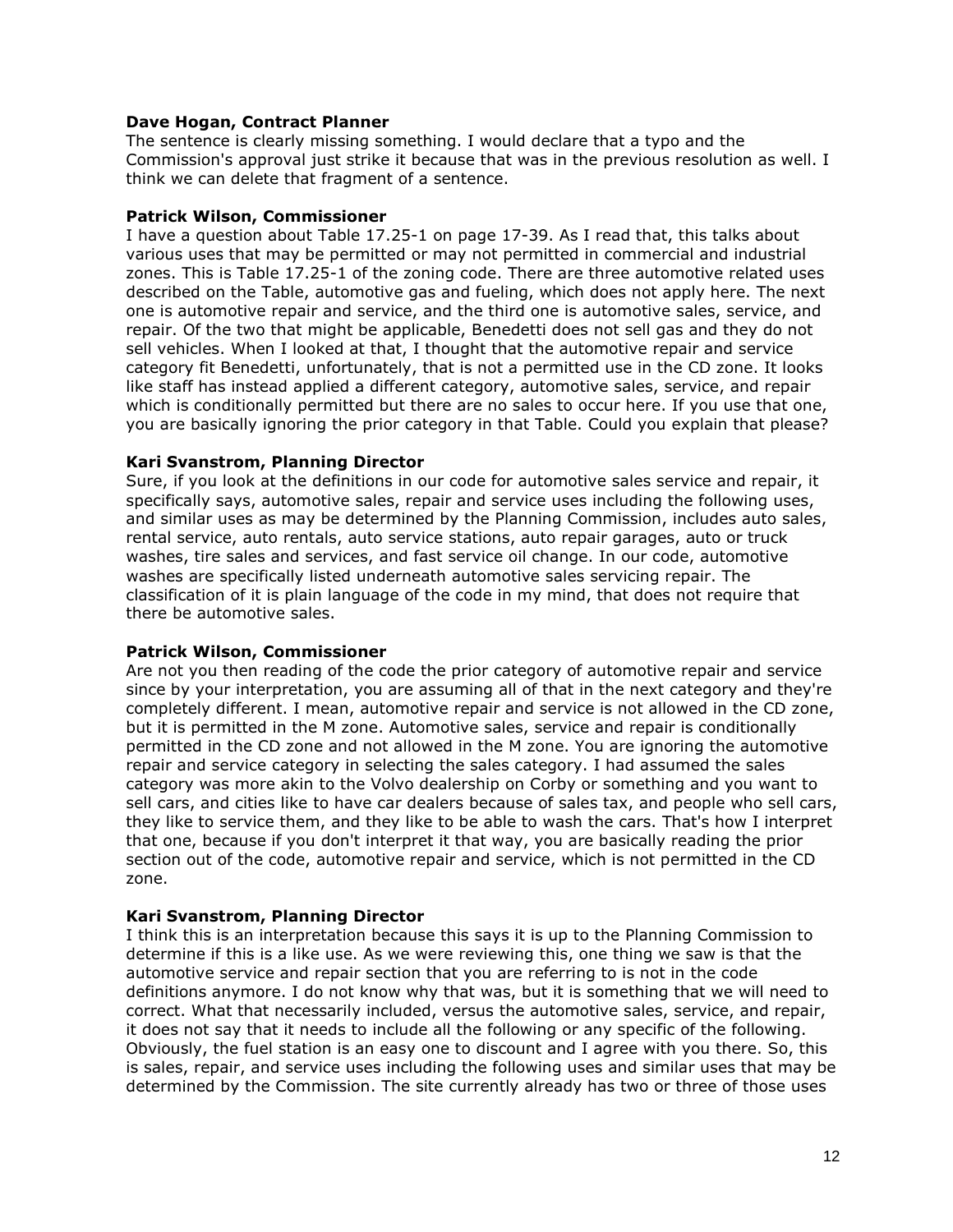on the site. They are asking to add a third. It is the Commission's pleasure as stated in that definition to determine whether this is a similar and compatible use.

### **Patrick Wilson, Commissioner**

Well, I do not think every term in the zoning code has to be in the definition section. Just because automotive repair and service is not defined in the definition section, I do not think means that it is a typo or something. I also think your interpretation does not give any credence to that category. You are just basically saying it is a typo, but it's not. The uses are allowed depending on which one you pick in the M zone or not, or in the CD zone or not. I just think that by your interpretation, you are also saying the automotive repair and service section immediately above should be cut out of the code, because that is what you are doing. I do not know that that's the Commission's role. I think the Council could fix this in a rezoning. I think this should have been handled as a rezoning, then we would not be worried about the variance findings, which I find somewhat difficult to make.

# **Evert Fernandez, Chair**

I have a couple questions. Will the sound wall that is going to be 10' be subject to design review to determine how it looks, obstruction, how it fits in, et cetera?

# **Dave Hogan, Contract Planner**

Yes, the actual design of the wall in terms of the materials, and its relationship to the landscaping and other things that may go into it will be going to the Design Review Board.

# **Evert Fernandez, Chair**

Is that wall set up to deflect sound? Does it have any kind of absorbing properties of sound?

# **Dave Hogan, Contract Planner**

At this point, I don't think they've actually designed the wall, I think the primary purpose is to deflect the sound from the adjacent property to keep the noise generated by the carwash on the site consistent with the City's noise requirements.

# **Evert Fernandez, Chair**

Would there be a way to have some material that would absorb sound rather than just deflect it?

# **Dave Hogan, Contract Planner**

I am sure there is. The architect, or somebody from the applicant team may be in a better position to answer that.

# **Kari Svanstrom, Planning Director**

We did have a preliminary meeting with the applicant to discuss the change of curving that wall instead, and what we discussed was it would likely be set back about 4' or so from the curb so that you're not hitting the wall as you're making the turn. That provides an opportunity for planting some vegetation in front of it. I know plants are not necessarily as acoustically absorbing as people sometimes think they are. They did talk about that as well as potentially planting the wall with some vines and things like that. I do know the construction itself would most likely be a block construction. That was what the noise consultants requires in terms of it being at least a certain density or solidness of material to be effective for the other side of that as well.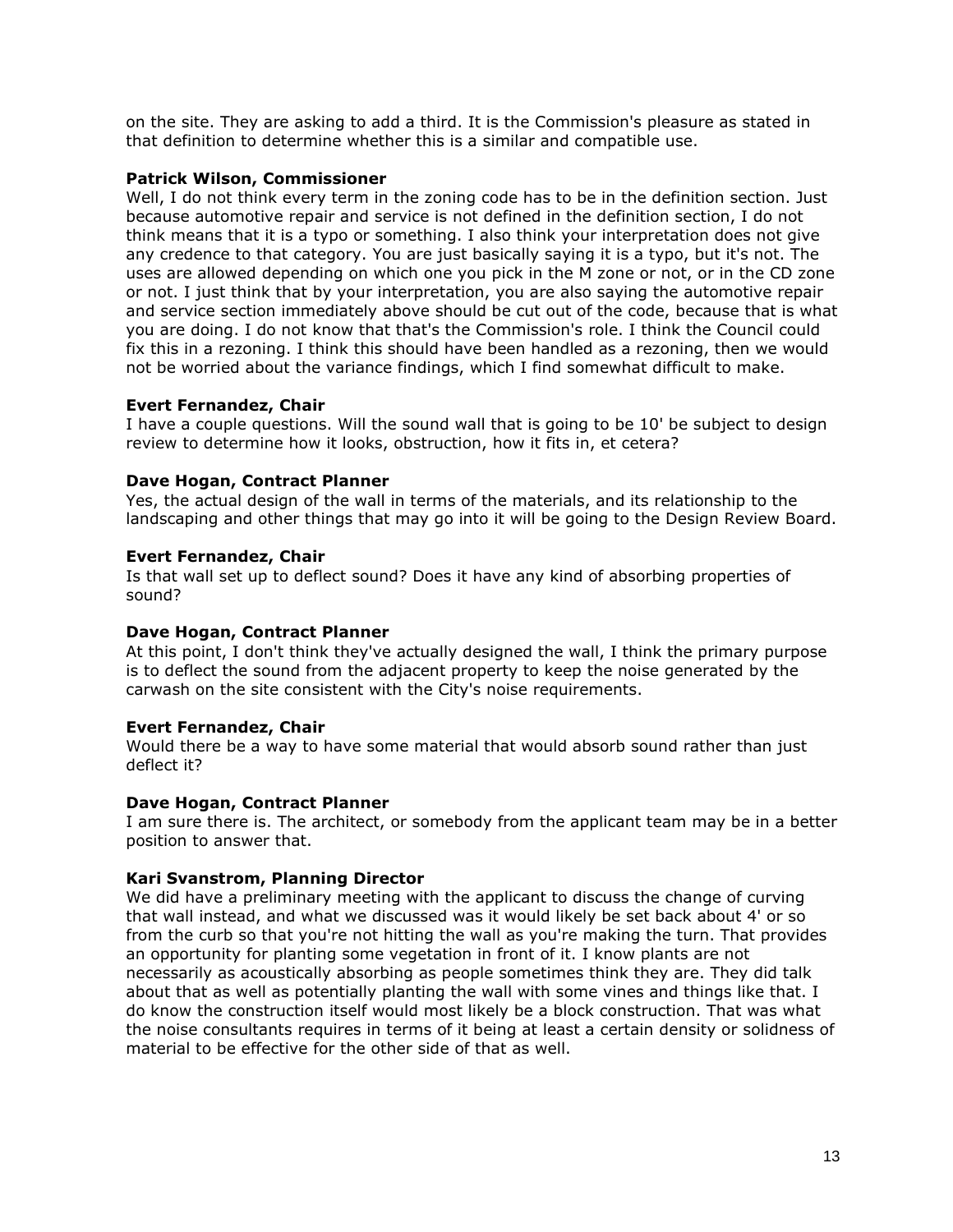### **Steve Deines, Noise Consultant**

Yes, our modeling assumed that it would just be a solid wall without any additional absorption added, that would be a possibility. There are walls that one could build that would have that function. For the purposes of our analysis, we did not assume that would be implemented.

### **Evert Fernandez, Chair**

I went to the carwash on Mendocino that was given as an example. It was kind of difficult to determine the sound because they had a fan there, like a blower for marketing and advertising. Plus, there are a lot of cars going by. Do you know if that facility has the type of silencer that you described? Could you also explain how the silencer that will be incorporated into the carwash works?

### **Ed Blair, Tunnel Vision**

The blowers that are located upstairs, there's inlet baffles for sound reduction, and then there's mufflers put in the outbound, the discharge sides of the blower. There's sound suppression both on the inlet and the outlet side of the blowers. As well as having the producers upstairs like no carwash around really has that. The one on Mendocino does have the blowers upstairs, what we call producers, and it is retrofitted with exhaust mufflers, if you will.

### **Evert Fernandez, Chair**

Okay, thank you. Then Director Svanstrom I have a question on Condition number 78, which is on page 14. 78 A says the car wash and vacuum show operate only between the hours of 7am and 7pm. There is no designation of days there. 7am seems early. I am wondering if there is additional information that needs to be added to that and to the applicant, is the intent to have the carwash open at 7am?

# **Kari Svanstrom, Planning Director**

Thank you, Chair Fernandez. I think that is a good question for the applicant to address in terms of hours of operation, particularly on weekends compared to weekdays. Depending on what they think their actual hours would be, the Commission could adjust that condition if they wanted to, based on discussions with the applicant, and taking into consideration public comment and Commission deliberation.

#### **Mark Reece, Owner**

Our intentions are 7am to 7pm. There is a high number of people that really like to get their cars washed before they either head into work or sometimes early on a weekend morning just to get their chores out of the way. Our preference to be able to operate under those hours and that is what we would ask for.

# **Evert Fernandez, Chair**

Okay, just wanted to clarify that. A question for the traffic consultant. We're talking about 16 trips for the carwash, does that take into account customers that already are there at the tire shop or oil change and now they're going over to the carwash, or is that considered to be just new customers that are coming in off the street to go into the carwash?

#### **Steve Weinberger, Traffic Consultant**

We took a worst-case estimate of trips and essentially viewed the site as a blank site with a carwash going in. We had the rates tell us, given that size a carwash, how much traffic is going to come to and from the carwash. Given the other uses, we know that there will be some commingling of trip purposes. People go for a lube and a carwash, things like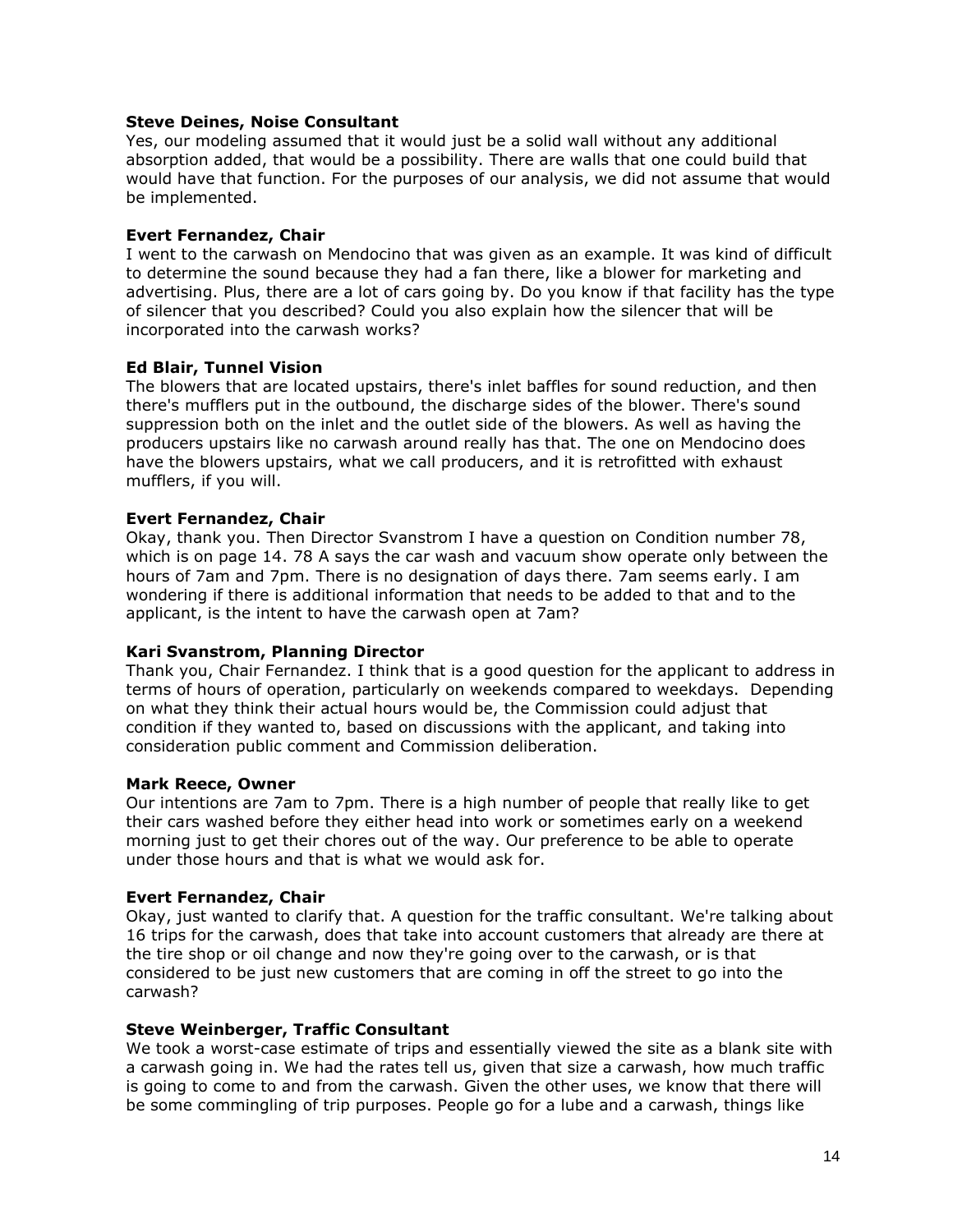that reduce the number of new trips coming on the site. But for worst case, we assume this was an isolated site and that all the trips coming were what a carwash would generate. So that 16 is, 16 in 16 out, for a total of 32 trips during the peak hour, were estimated to be generated by the carwash, that's what we evaluated the intersection level of service with at that volume. But, as you pointed out, there will be some commingling of trips, which will bring down that number. Our report looked at sort of worst-case conditions if that makes sense.

# **Evert Fernandez, Chair**

Regarding the City's noise ordinance, where on weekends, it is eight o'clock, is that for noise level? I know that certain workers, construction and so forth cannot be started till that time. How does this integrate with that noise ordinance?

# **Kari Svanstrom, Planning Director**

We do have a noise ordinance. The noise level standard for the commercial zone, daytime hours is 55 dBA. Daytime hours are 8am to 10pm on weekdays, 9am to 10pm on Saturdays, and 9am to 7pm on Sundays. This particular use would not be exempt. We do exempt some certain construction noises and things like that, that are temporary in nature, not a permanent use. This particular use would be subject to those.

The 8am start time where they have the lower threshold, Monday through Friday, and then 9am on Saturdays and Sundays, the evening hours are past when they are proposing to operate so that is not an issue. I do want to note that we did an Administrative Use Permit back in 2013 to deal with some noise complaints we had from Robin Robbie's. One of the conditions we had for them was a 7am start time on weekdays in the summer months, and 8am in winter months. The start time on Sundays was 8:30am. I do not know if that was related to different noise ordinance hours. We have not updated our noise ordinance since 2013, when that was done. But they were restricted to different hours on Sundays, which is a consistent with the daytime hours.

# **Evert Fernandez, Chair**

So, Condition 78 A is contrary to the noise ordinance?

# **Kari Svanstrom, Planning Director**

Yes, we should change that to an 8am start time, the evening hours will not be a problem.

# **Kari Svanstrom, Planning Director**

8am on Mondays through Fridays, and then 9am on Saturdays and Sundays. If they could get the noise on the site down to the 45 dBA adjusted for ambient noise, which is whatever the ambient noise is plus five decibels, then those earlier morning hours wouldn't be as much of an issue. But that is an excellent point, Chair Fernandez.

# **Evert Fernandez, Chair**

That is something that if it were not the case, because the Council could consider making an exception for that, I assume?

# **Kari Svanstrom, Planning Director**

That would be a noise variance and I am not sure that that would be supportable.

# **Evert Fernandez, Chair**

Got it. Condition 78 A would need to be changed on that.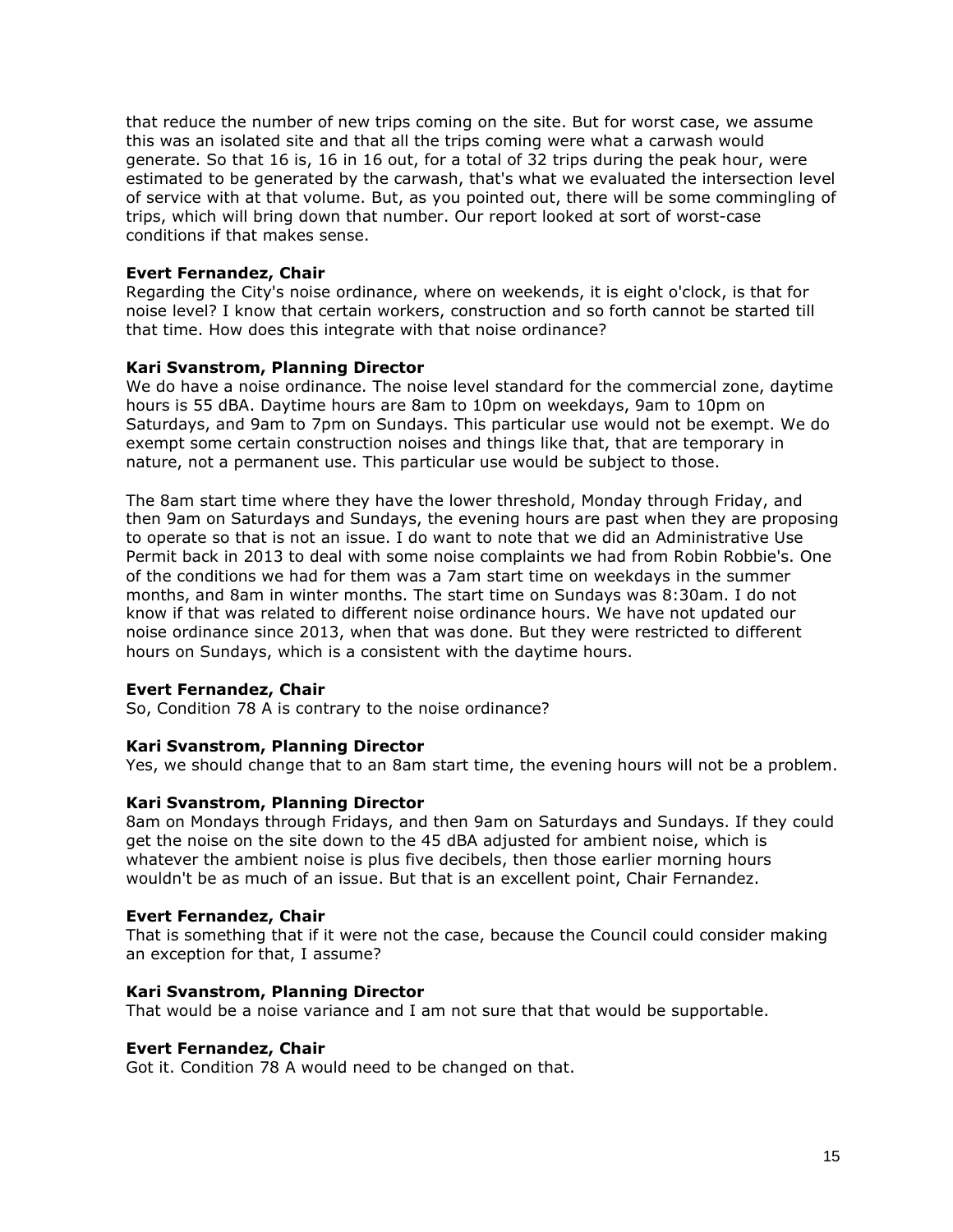### **Luke Lindenbusch, Commissioner**

Most of my questions have been answered. I do have some questions about water recycling and water runoff because that was indicated as a priority when this came up in 2017. If a member of the applicant team could just go through what the 80% water recycling is going to look like, are there any other mitigation techniques that will be in place, particularly to prevent any runoff from getting into the Laguna?

# **Ed Blair, Tunnel Vision**

We use a company's reclaimed system which is built in Austria and is world renowned. It has been proven worthy of continuing the installing of that model. It is at or above the 80% recapture rate. Tunnel Vision also takes a secondary look at how to recycle water. We identify it as recapturing water before it is recycled. There are tiered elements in the water process where there's rinse water which doesn't have soap suspended in it that we can use at a different part of the wash, it gives us the ability to even increase our percentage of, if you will, reclaim. The blower system is more of a squeegee rather than just a surface blower, it can squeegee the vehicle which in turn retains the water in the bay. It is a great system and we have proven over time that it is very, very successful.

### **Kari Svanstrom, Planning Director**

Commissioner Lindenbusch, is one of your questions about how stormwater would be treated or just about the recycled water?

### **Luke Lindenbusch, Commissioner**

I am interested in stormwater as well. I looked at the site, and it seemed that the drainage on both the Ford building site and the Benedetti site drains straight to the Laguna so that is definitely an issue of concern for me.

# **James Jensen, Civil Engineer**

For stormwater, every new land development project that hits particular very low thresholds of new impervious or style of development are required to comply with low impact development standards. I believe Sebastopol adopted the Santa Rosa manual like most of the rest of Sonoma County north of Cotati. When we get into the stage of applying for a building permit, we will prepare what is called a storm water low impact development submittal, SWLIDS is the acronym for it. It will identify impervious areas and where those impervious areas will drain to bioretention. Looking at the site plan at the end of the packet, the shaded areas are landscape opportunities, and we will basically divide the property into maybe four different drainage areas. They will go into bioretention. Bioretention constitutes a slightly depressed area, there will probably be curb cuts in the face of curb to allow water to sheet flow into the bioretention areas. From there, it will go through a medium of amended soils, those amended soils are planted with various landscapes that can tolerate the wet feet. What happens is the media strips constituents from the stormwater and then the plant life over time processes those constituents into carbon and then it just renews every year, the process just keeps going. On this site, I can't recall if we have subsurface storm drain already on site, I believe we do. In that particular case, we would install perforated pipes at an elevated level in those bioretention facilities so that once a storage volume, a retention volume below that perforated pipe, once that's full, then that satisfies what we call hydro modification. Any excess water will still get treated through that amended soil material and then it will enter the storm drain system.

#### **Kathy Oetinger, Commissioner**

I have a question on the carwash itself, and then also some about traffic. When I went to visit the car wash on Mendocino Avenue, I was standing on the property to the north, and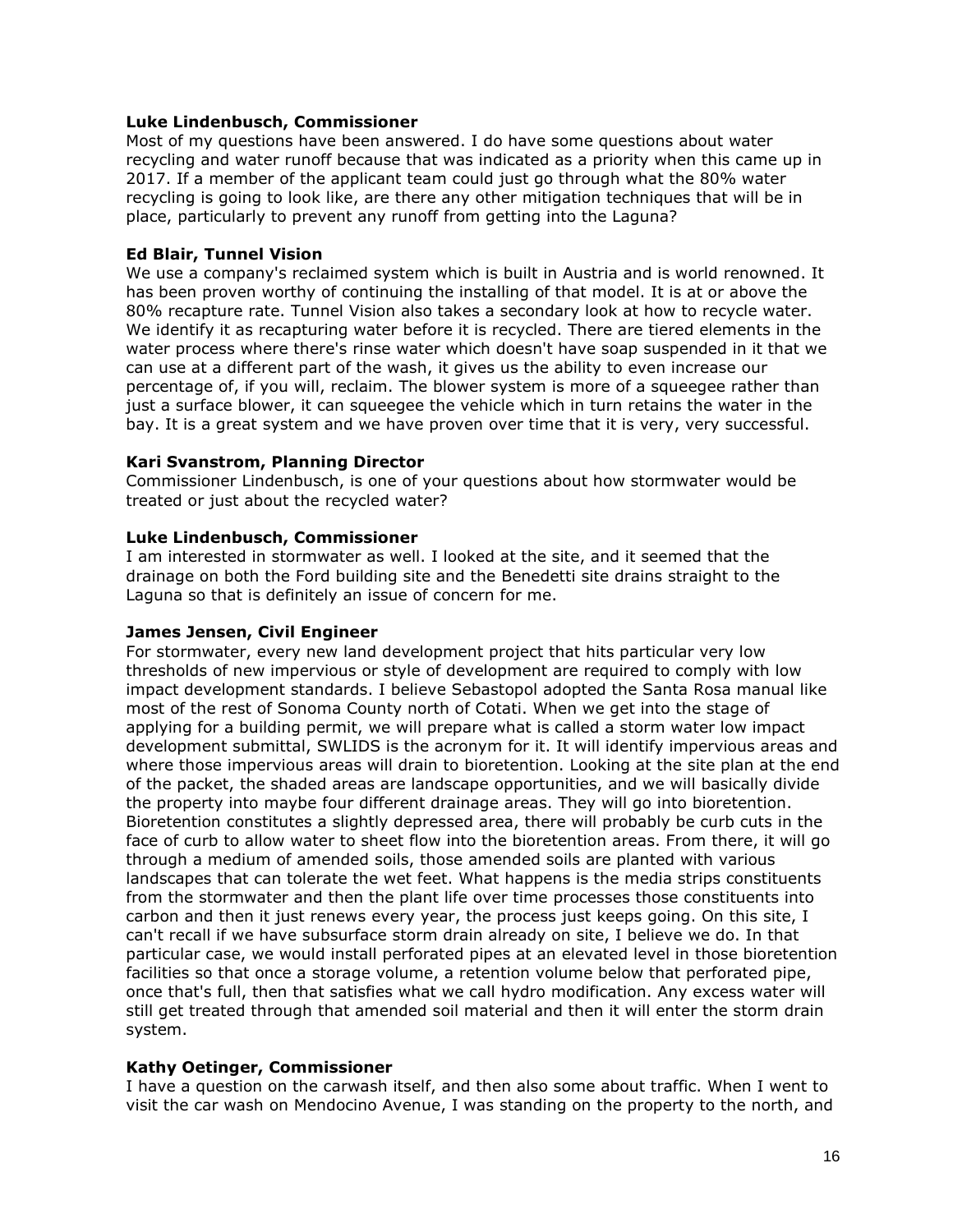the attendant was very nice. There were no cars there because evacuations were going on. The attendant turned the carwash on for me so I could hear it and watch it. While I was standing on the property to the north, just over the fence, but pretty perpendicular to the opening, I noticed that when the soap started coming down, and the bubbles were floating around, there actually was a vapor coming out from the doorway, toward the east in that location. I am not concerned about the vapor being toxic. I am concerned about what I have heard about it being soapy and greasy and being a nuisance on neighboring properties. Since the neighboring property, the makerspace unit or perhaps another housing facility, I think the vapor could be a nuisance. My question to you is, how far from the doorway is the soap dispenser? Is that a foot inside the doorway, do you imagine? I guess I am talking to Mr. Blair.

# **Ed Blair, Tunnel Vision**

Which end of the building were you standing at?

# **Kathy Oetinger, Commissioner**

I was at the entrance and I was at the north side of the entrance, perpendicular to it.

# **Ed Blair, Tunnel Vision**

You referred to bubbles. Those are foamers rather than spray nozzles and so bubbles are generated with the little fans up in the apparatus. It is not pressurized chemistry so there is no vapor. We try to apply all our chemistry without high pressure air driven. The bubbles are a good example of not atomizing the chemistry.

# **Kathy Oetinger, Commissioner**

I understand what you are saying. However, I did see vapor coming out the building. But my question is, how far from the actual physical entrance of the building is the mechanism that drops the bubbles onto the car?

# **Ed Blair, Tunnel Vision**

On that specific wash it's about  $1'$  -  $1$   $1/2'$  inside. That is giving you bubbles, yes.

# **Kathy Oetinger, Commissioner**

Is there any way that the entrance could be closer, more into the building? Because I would think that since I was seeing it come out of the building, and I did see it, you should go look at it sometime. There is something coming out and that concerns me. I am wondering whether this site could be designed in such a way that there was a covering on that location at the entrance, or that the soap was dispensed further inside from the exit. Are either of those solutions that might prevent me from seeing that coming out of the building.

# **Ed Blair, Tunnel Vision**

There would be considerably less with a car in the bay. The equipment layout can be moved, there is no real standard, mind you this was a repurposed building, it used to be a hamburger stand, built in 1966. It came with a lot of challenges. One of the challenges we specifically had to address was the length of the building. The proposed building that we have here in Sebastopol is longer, so it gives you more ability to be a little more flexible in the location of your equipment.

# **Kathy Oetinger, Commissioner**

The attendant said that the building had been added to. But what you are telling me now is that the building that you are proposing for the Benedetti site is actually longer than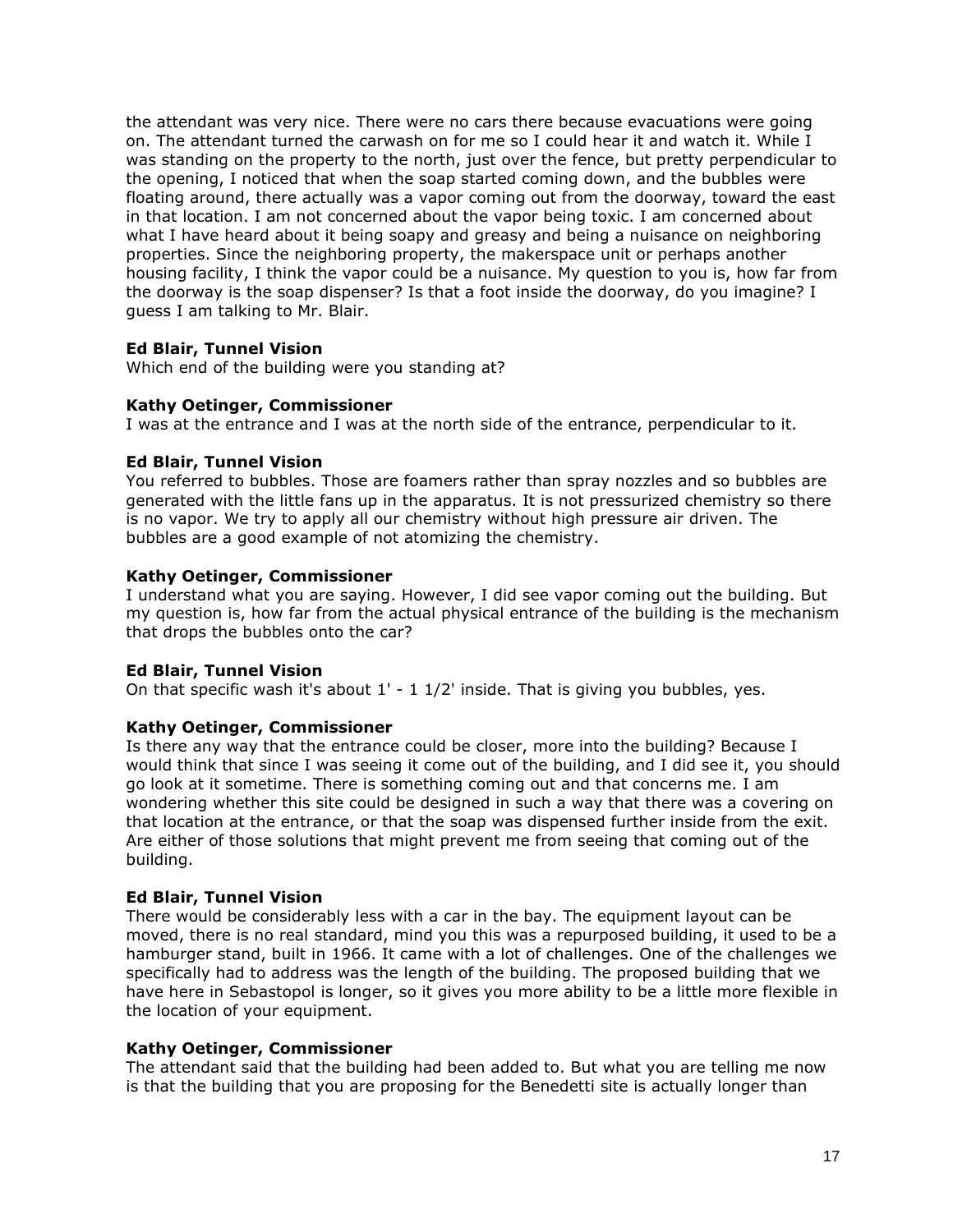this building. Is it possible then that the facility could either have a roof or that the soap dispenser could be located, say 2 1/2' - 3' inside the doorway?

### **Ed Blair, Tunnel Vision**

If it were deemed that that would be a condition of approval, then yes, we would move it in the distance that the Commission might suggest.

### **Kathy Oetinger, Commissioner**

I think if you went and watched what I watched on a non-windy day, then you could imagine that on a windy day, that vapor or aerosolized whatever it is, and I don't think it's toxic, I just think it could be a nuisance and that's my concern that if there's more development, or even for the makerspace people, that they could experience the soapy greasy material on their on their projects.

### **Mark Reece, Owner**

One of the things that Mr. Blair said, which will be different on our particular building, is that building there was a repurposed building, our building is going to be designed and develop exactly for the carwash equipment. I was there, I did not see any vapor on the day that I was there, but it was very busy, cars were going in all the time. Our building will be designed to a point where we should not have any of those issues coming out of either end of the building as far as that's concerned, because that building will be designed for that equipment.

# **Kathy Oetinger, Commissioner**

I hope that that is the case and that we don't see any of that vapor coming out, I did see it, so that is a concern. My next question is, at the Wash Barn there was water outside at the entrance on the ground before cars went in. I asked the attendant why the water was there, and he said that at that site, you have a prewash, where apparently an attendant takes a garden hose with a pressurized nozzle and washes the car off. Is that something that you would have at this carwash?

# **Ed Blair, Tunnel Vision**

It is in the plan to have a high-pressure gun at the entrance.

# **Kathy Oetinger, Commissioner**

Do we know what kind of noise that high pressure makes against a car?

# **Ed Blair, Tunnel Vision**

It is considered in the sound study that has been provided.

# **Kathy Oetinger, Commissioner**

I am guessing that there is what I'll call an automated teller for the carwash. Is that located in the area as you enter the carwash, it looks like there is a little island there that may be covered?

# **Ed Blair, Tunnel Vision**

Yes.

#### **Kathy Oetinger, Commissioner**

That is where that equipment is. Does that have a speaker attached to it? Does it talk to the customers?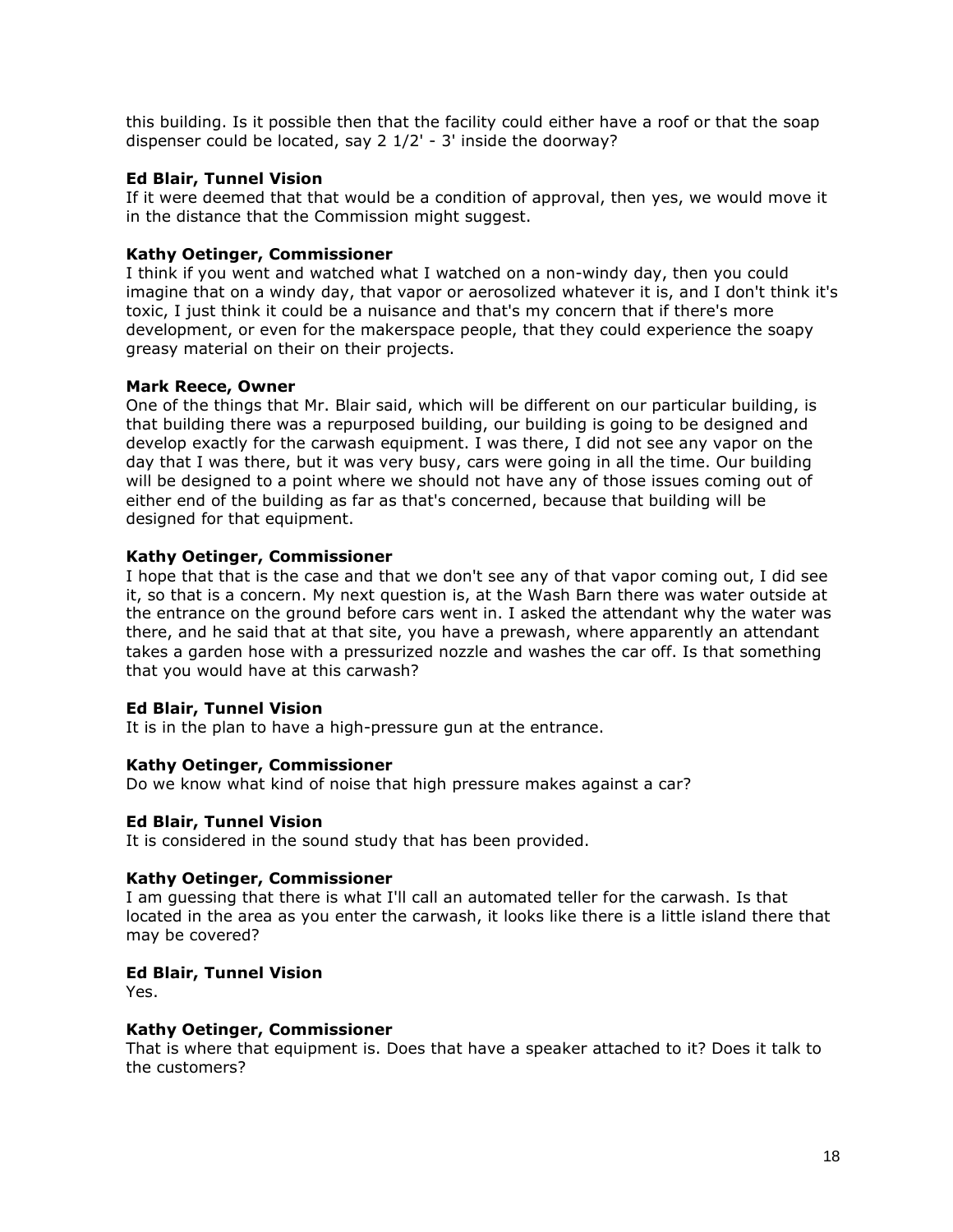### **Ed Blair, Tunnel Vision**

That one does not, no.

# **Kathy Oetinger, Commissioner**

All the information is on a screen?

### **Ed Blair, Tunnel Vision**

There is no communication on those pay points.

### **Kathy Oetinger, Commissioner**

I am looking at the schematic. I am not sure exactly where 50' would be and I cannot see where this sound wall ends exactly, because it looks like it goes along the property line. I just do not know how far it is. I guess that is not really an important issue to me at the present time. Since we no longer have the wall on the east side of the property that was originally a sound wall, is there some sort of a privacy wall? My concern is that if there were a development on the other side of the wall, I don't think they'd want to be looking due west at the southwest edge and see cars turning that corner and going into the carwash on a regular basis. Will there be some sort of a privacy fence along the east wall now that there is no longer a sound wall. I know that's sort of design review, but I am thinking about an adjacent use in the downtown core.

### **Ed Blair, Tunnel Vision**

Tunnel Vision knows of no such plans at this point.

### **Kathy Oetinger, Commissioner**

I have questions about traffic. Condition 78 B is still confusing to me because it seems like vehicles accessing the carwash facility shall not make a left turn onto Sebastopol Avenue to turn left on Barnes. It means that if they are already at the tire shop, they shall not exit to the highway as a left turn and then turn left onto Barnes. I am wondering how often that would even happen? Who would do that? I feel like what we are trying to say is that we do not want excessive left hand turns on the highway. Wouldn't it be better to be proactive and suggest that Condition 78 B say that all verbal, written or digital instructions shall direct customers to enter and exit the carwash via Abbott and Petaluma Avenues, because that would at least be proactive, in that, if you're going on the website it will show you how to get in and out, and if someone's asking you, you'll tell them to please come from the other direction. Not that people will do what we asked them, but it seems like it is accomplishing more than just saying do not turn left on the highway, which we know they're going to do that anyway.

#### **Kari Svanstrom, Planning Director**

In thinking about that condition that you proposed, Commissioner Oetinger, what if I am getting my car washed and then going to Santa Rosa? If I am required to go out of Abbott or out the Barnes entry that would be adding to the congestion of that intersection. I do not think we want that.

#### **Kathy Oetinger, Commissioner**

I am confused on what you were saying. What would create more traffic?

#### **Kari Svanstrom, Planning Director**

Were you proposing that all exits from the carwash be via the Barnes Avenue exit?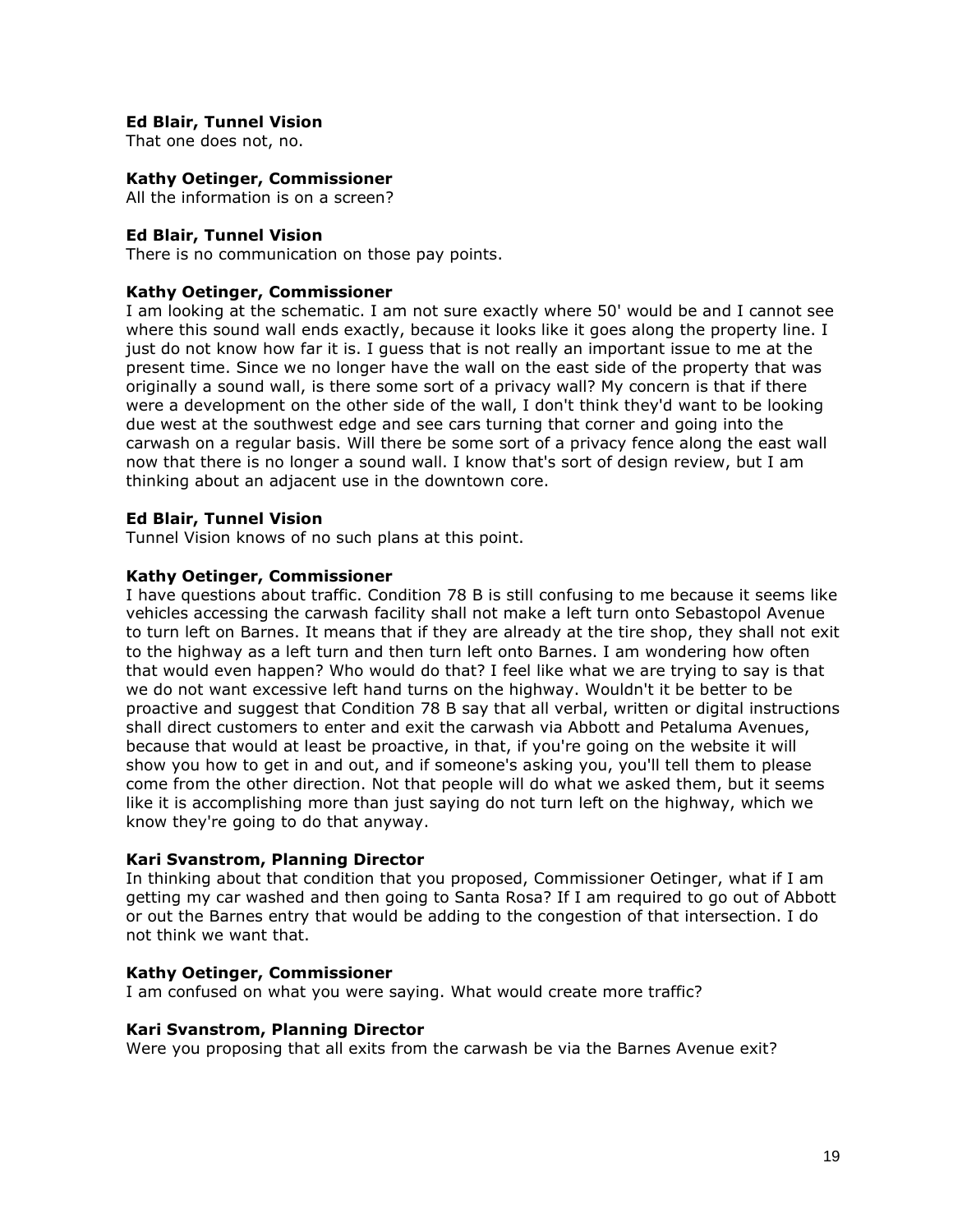### **Kathy Oetinger, Commissioner**

If we were trying to prevent traffic, making turns onto Sebastopol Avenue, it seems to me we would be wanting people then to use Abbot and Petaluma to avoid the congestion we have in that short distance on Bodega Avenue. By suggesting that all spoken and written communications direct people to use that exit would encourage more people to use that exit right from the start when they go online to see how to get there. Otherwise, I don't think it's even a useful thing at all because we're directing people not to do something that really very few people would actually do in my opinion, but you know, it's not a big deal.

# **Kari Svanstrom, Planning Director**

That might be my over sensitivity to this condition and not wanting people to be taking turns there. Perhaps Mr. Hogan can think about this during public comment, or as we move forward. Mr. Reece could have that be part of a good neighbor policy, if people are going into town he can have them go out the south entry, however, I wouldn't want people going out that south way if they were only then going to have to make two more right turns to get to Santa Rosa versus just going to the current main Benedetti entrance on Sebastopol and taking a right going to Santa Rosa. I would not want to prohibit that.

### **Kathy Oetinger, Commissioner**

Yes, it is just that one is in the flow on Sebastopol Avenue. Whereas the other one is a stop on Sebastopol Avenue. My other traffic comment was regarding Commissioner Kelley's suggestion that they put a sign stating no left turn onto Sebastopol Avenue at the exit. I volunteered at The Legacy in the Southpoint Shopping Center, and I know when that one came in, they put up a no left turn sign as you exit, and now with Starbucks, there is quite a bit of traffic there. It's don't think it is an official no left turn sign, but people don't respect it anyway, but it is nice that it is there because a lot of people do, and cars do stack up behind the people who are trying to turn left there. I am thinking that any sign that encourages people to not do what we do not want them to do could be helpful. This is in support of that of that sign, perhaps being required at the exit. So those are my comments and questions at this point.

#### **Evert Fernandez, Chair**

Hearing nothing further, Chair Fernandez opened the public hearing for members of the public to speak on this item.

PUBLIC COMMENT:

#### **Huck Hensley**

I am sad because I really fear that the city's being bamboozled again, just like it was by CVS and it is fictional second story. I have listened to this entire evening and the last episode too. Spiritual teacher Byron Katie says, argue with reality and you will lose. I am the owner of the Ford building next door. I gave that building a deep green renovation five years ago, and I do not enjoy the conflict and contention of all this but locating this mechanical carwash on the property line creates a conflict with my tenants. Due to the intrusive noise, it is going to discourage downtown housing, on my property and elsewhere. It is a basic tenet of urban planning. Please do not look at conflicting uses net next to each other. There is a real alternative to all this machinery, it is noiseless and almost waterless. A small crew rushes around and sprays the bottle and wipes down your car and they dry it. It takes five minutes, 10 minutes, maybe you'll still have the traffic impact, but you'd have no noise and actually watching these guys run around your car is kind of entertaining and would contribute to downtown. When I was renovating the Ford building, I relied on this report, a lot of you worked on it, it is the SDAT (Sustainable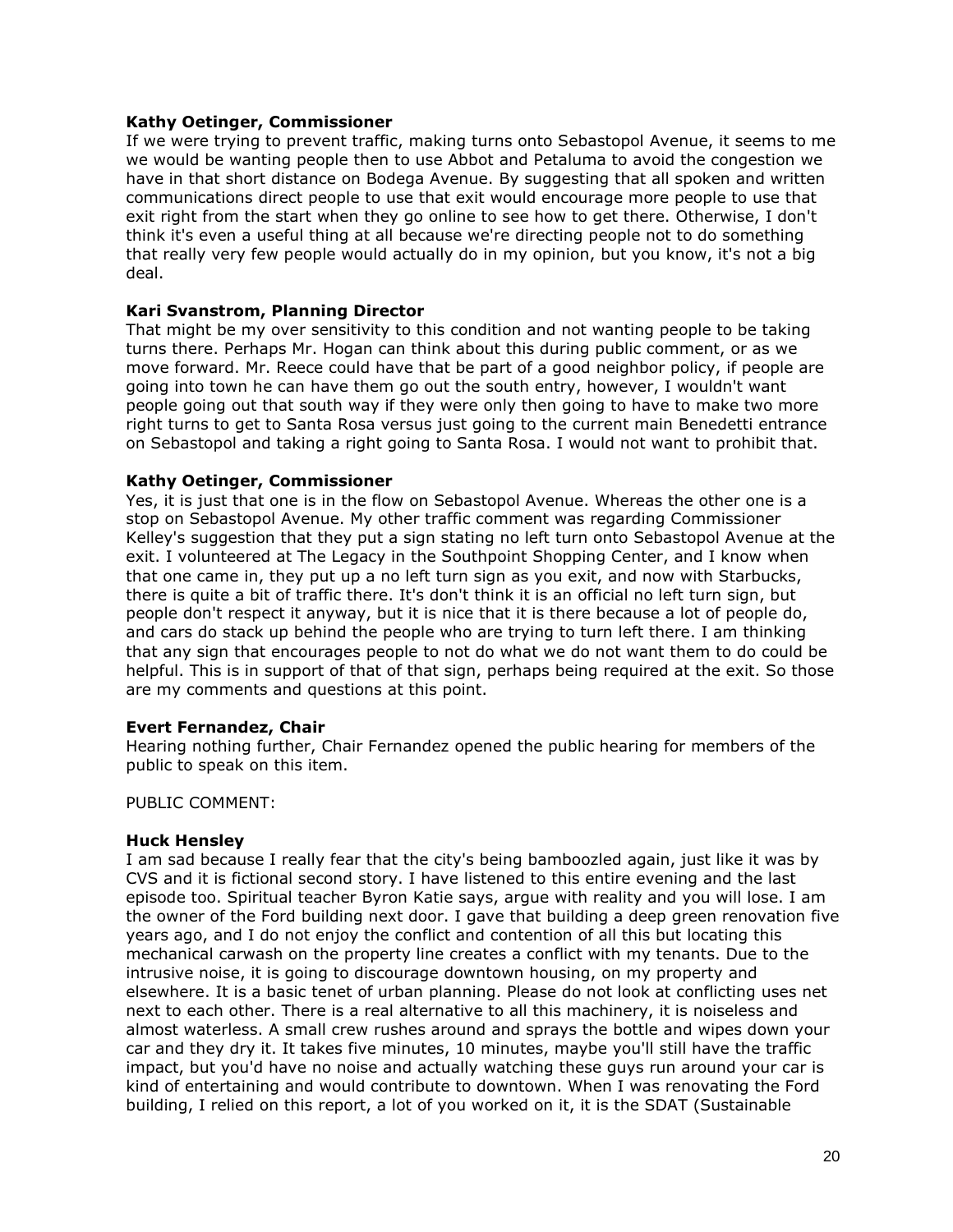Design Assessment Team) report. Lars Langberg, Cary Bush, Paul Fritz, Ted Luthin, and Sarah Gurney all worked on it. It is a product of thousands of hours of great intelligent input, along with eight top notch professionals from across the country. Read a quote from the SDAT report. This will take huge volumes of drinking water and power and sacrifice the downtown ambiance and add to traffic all to make material objects a little shinier. Please note, nobody has brought this up, car washes pay no sales tax which proves that this carwash will have a domino effect on downtown core properties. Any new noise generator can claim their noise will be drowned out by the carwash so who cares? And if you are approving car washes, let us have some more. This carwash is going to be there 20, 30, 40 years from now screeching away, ending the possibility of infill housing downtown for decades to come when you really need it. I'd say you have a choice between a carwash downtown or downtown housing, between congestion or a quieter, calmer, pedestrian friendly, livable downtown, between a downtown that serves cars or a downtown that serves people. No one really needs a carwash, but everybody needs housing. I hope you have the courage to envision Sebastopol as it ought to be and build that vision. Thank you. May wisdom guide you.

# **Annabelle**

Hi everyone. My name is Annabel, I'm 18 years old and I really appreciate Mr. Hensley mentioning the vision of a future Sebastopol because I am going to be in this town for longer than most of you and would like to envision a Sebastopol that is just, and values the local ecology, and I am very concerned about this carwash because there was mention of bubbles of soap, and of lubricants, and all of these chemicals, and actually have we even studied these chemicals to know if they are toxic, or not? Most of these chemicals that will be used for the carwash have not had sufficient studies and data gathered to know how they will affect the local life, and groundwater. Even if 80% of the water is recycled and reused, that still leaves 20% that goes to groundwater pollution affecting our drinking water and goes into the Laguna which is a preservation. Also, these chemicals go into the toxic waste center eventually, but the toxic waste center is not designed to ever eliminate chemicals. These chemicals are going to be in our environment and bio accumulate in animals and the other life in our community. These are synthetic, manmade chemicals that we do not know a lot about. Carwashes also use an obscene amount of resources, 40 gallons, on average per car, California is in a drought, and we're in a climate crisis where we do not need a car wash that sucks up all of these resources. To put up a concrete wall to eliminate sound. Have we thought about how concrete is one of the major fossil fuels uses in terms of how we produce concrete? Not only that, but the whole carwash is also going to have to be paved, which prevents the soil from sequestering carbon. It is 2020, we are in a climate crisis and the City of Sebastopol passed a climate emergency resolution. I would like to remind the Commission that you have been appointed by this elected City Council that approved this climate emergency resolution. I think that it's time to think beyond regulations and fitting within the bureaucracy of how companies would like to profit and think, what good can we actually do and how we can actually envision a community that works for us all. Thank you. I would like more than three minutes, but all my time is up.

# **Martin Reed**

All right, good evening, thank you for your time. I'm going on my fifth hour of listening to deliberation her and it feels, you know, look, there may be no standards or the standards may be well within for decibels or traffic, but the fact is, we're listening to a lot of consultants that are likely on the applicant's payroll and so you've got a question. When it comes to chemicals, I think Annabelle makes a good point. The fact is, you may say and you may vehemently nod your head no as she talks about toxic chemicals but DuPont lied about Teflon for 60 years and the fact is, the science just doesn't really agree with you.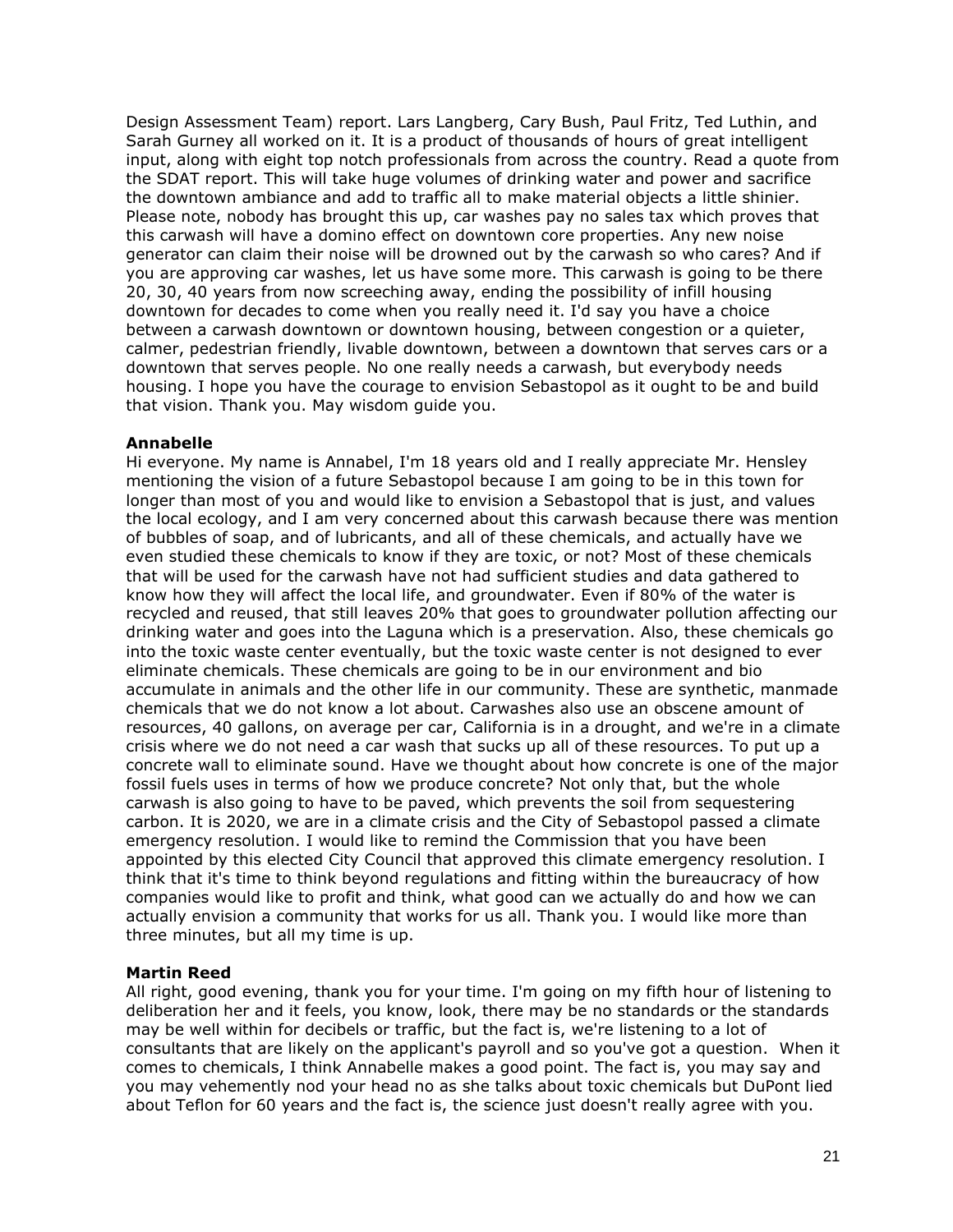You know, I have sat across from the Rotten Robbie carwash and it makes eating outside at D's Diner unpleasant. Every time the industrial fan turns on, it is disruptive. You cannot have a conversation. The same will be true for people at this building, including neighbors who come down for Chimera. One thing I wanted to bring up, I noticed on page 31 of the application, it says that exhibit 4 was written by Patrick Slayter. He was the architect of the project plans. I am very curious if this is the same Patrick Slayter who is the mayor of Sebastopol? If so, I would hope that that would have been mentioned risking impropriety if not, so that was concerning. I posted on Nextdoor about 4 hours ago that there's a proposed carwash down here that could significantly increase traffic and noise in this area next to the Joe Rodota trail, next to the Laguna habitat, at the busiest intersection in town, and more than 20 people agreed and said that they came out not in favor of this project. I will read just a couple of the names, Jane Eagle, Gil Cruz, Jocelyn Wilson, Alan Green Jr, Carrie Ann Tomlin, and Robin Morton. Sherry Kearney says, in my opinion, two car washes are quite enough in our small town. Sounds like a bad idea to me. It does not exactly add to the ambiance of downtown Sebastopol. Jessica Quigley said no, Richard Bland, Debbie Turner, Megan Burchfield, Linda Lynch, Paula Summer said with all the backup traffic on Highway 12, the size of Sebastopol, and the fact that we already have two car washes, I say why on earth would we need yet another carwash? First CVS in our quaint little town and now another carwash, crazy. And then three exclamation points. Penelope Butterfield, Brian Tuite, Lin Jo Kim says I will not make it to the 7pm meeting, but I am not in favor of the carwash. There's over 20 people saying no, the fact is, downtown Sebastopol is quaint and that's the reason we love it that's the reason we all live here, that's the reason we work here, the last thing we need is something that's going to make it noisier and that could possibly be throwing off vapors, and it's going to increase traffic. You know, we may say that, hey, we do not actually know, it is going to be insignificant. But the fact is, it will increase noise, and it will increase traffic, is that the direction we want to go? I hear from these consultants that it is going to be insignificant, and yet that is what every consultant says about every project, and I just do not buy it. Modifications are insufficient. This project is the wrong project in the wrong spot, and it presents real increases to noise and traffic in this community. Dozens of residents are opposing it, and it should be denied. Thanks for your consideration.

#### **Jim Wheaton**

Thank you. I am Jim Wheaton. I have sort of two hats on. I am a board member of the Chimera makerspace; we have been there for seven years. I am also a previous tenant in the upstairs office where Mr. Reed is now and worked in that office for two years above Benedetti, so I have a lot of experience about what it is like in that space. I will start off by saying I do appreciate the mitigation effects. I was not aware of the curved wall and the sound studies saying there will be less noise at the higher level. But I still do not think it is a great project in the long-term interest of Sebastopol. I know that decibel numbers are not indicative of how annoying a sound is. Think of a leaf blower versus something else. If every two minutes or so you have got a motor turning on all day long, or maybe not every two minutes all day long, but during peak times, I find that annoying. I got used to Benedetti's, I take my car there, and I appreciate their local business. I got used to little sounds and the makerspace makes noise and sometimes we are out there grinding, so there is a certain level of industrialness of this whole area that has to be considered as that is okay. But the Class A kind of office space upstairs I am sure will be impacted when you have that window open. I had to shut it several times when cars are idling, or other noises come by so it will have an impact on offices at that level. I know that for Chimera, since we do make noise, and we have people out there, and we are welding and grinding sometimes, we cannot complain too much. We picked a spot that was downtown that is kind of semi industrial. Having housing there, if it is possible, I am all in favor of the infill. I think this would negatively impact that possibility. My last point is, I know that we've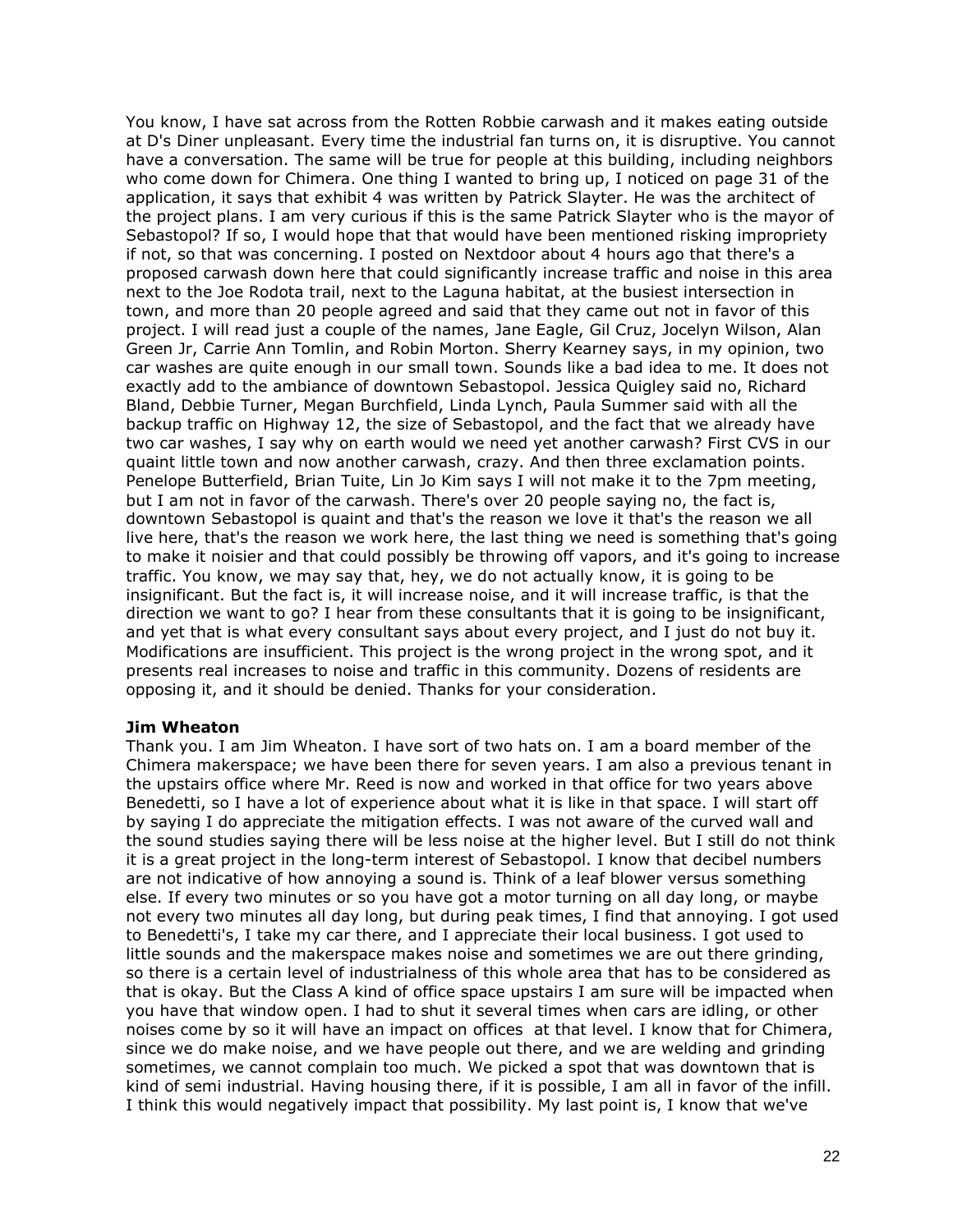had Linda Collister, the Healdsburg EPA person down and we can't even run our hose legally on the backlot because there's a drain outside Chimera and you're not allowed to put anything down there so we had to come up with a plan about how to try to really protect the Laguna. I know there is a lot of water recycling, but I'm curious whether or not there's any direct drainage to the Laguna and if so, that's got to be looked at more carefully. Thank you very much.

# **Charles Dunley**

Yes, I'm excited to be able to have one stop shopping, to be able to take my vehicle in, get my oil changed, get regular service done, and be able to have my car washed at the same time. It is convenient. It is not another trip out of my day, or more importantly, my day off that I have to deal with yet again, another vehicle issue. My big plus here is convenience. That is all I really have.

### **Leslie Richter**

Hi, good evening. I would have to agree with Charlie Dunn Levy in the fact that having it all in one spot does make it extremely convenient. I live on Bodega Avenue, and I like to keep my trips in and out of Sebastopol down to a minimum, especially because I have little ones that are usually going everywhere with me when I leave the house. I am sure you can imagine that being able to not only have my oil change, my tires serviced, but being able to wash my car all at once would be more than convenient. Just to kind of step back for a moment, what the gentleman said about the noise and how it would be a concern and how it can impact housing. I mean, I know that when I've gone to Benedetti's before to get my oil change, I personally can definitely hear noise coming from welding and grinding at the other businesses in the areas so I don't know if a car wash is going to be louder than a grinder. I think that there are some very beneficial points to having one locally here in town. Thank you.

#### **David Hadley**

Well, hello. I would like to start by saying I am sitting here with my home air conditioner; it is 35 decibels. It is not very loud and not very annoying. 70 is not horrible. Things can be installed on the wall like split stone, which will keep it much quieter, like everything on every freeway in America. That will drop the noise level. Secondly, Mr. Hensley sounded like he was trying to be a little selfish there in speaking about his property, it sounds like he wants to sell to build housing. I understand that, I would do the same if I were him. To Annabelle, the average household, each person will use 100 gallons of water a day. I do not know how many houses they are planning on putting in there, but you know, with 100 people, that is 10,000 gallons a day blasting down into the sewage systems and not helping. We have all these things called bioswales, which is new construction, I deal with every day in my construction deal and this place will have bioswales, permeable concrete, things that go in through filters and natural processes of cleanliness, and put clean water back into the environment and back into the water table. I highly recommend, I mean, letting the water run out because that is how this stuff works. I have put in millions of millions of feet of bioswales. And that is what it is designed to do. It puts it back into the water table and back into the environment clean and clear. All those concerns seem a little silly to me. If you do not research it, you probably should not talk about it. But I could be wrong. Um, what else do I have? That is really it for me. I think it is a good thing, I built Benedetti tires whenever it came in and I have been there hundreds of times. One suggestion would be for the traffic people to put a keep clear sign at the Benedetti entrance so the people of Sebastopol will be thoughtful enough to maybe stop and let you in and out and it would really alleviate most of the traffic problems in that whole area. It has been bothering me for 30 plus years and I just do not understand why people will not stop and let you in and out. That is about all I have to say, thank you for listening.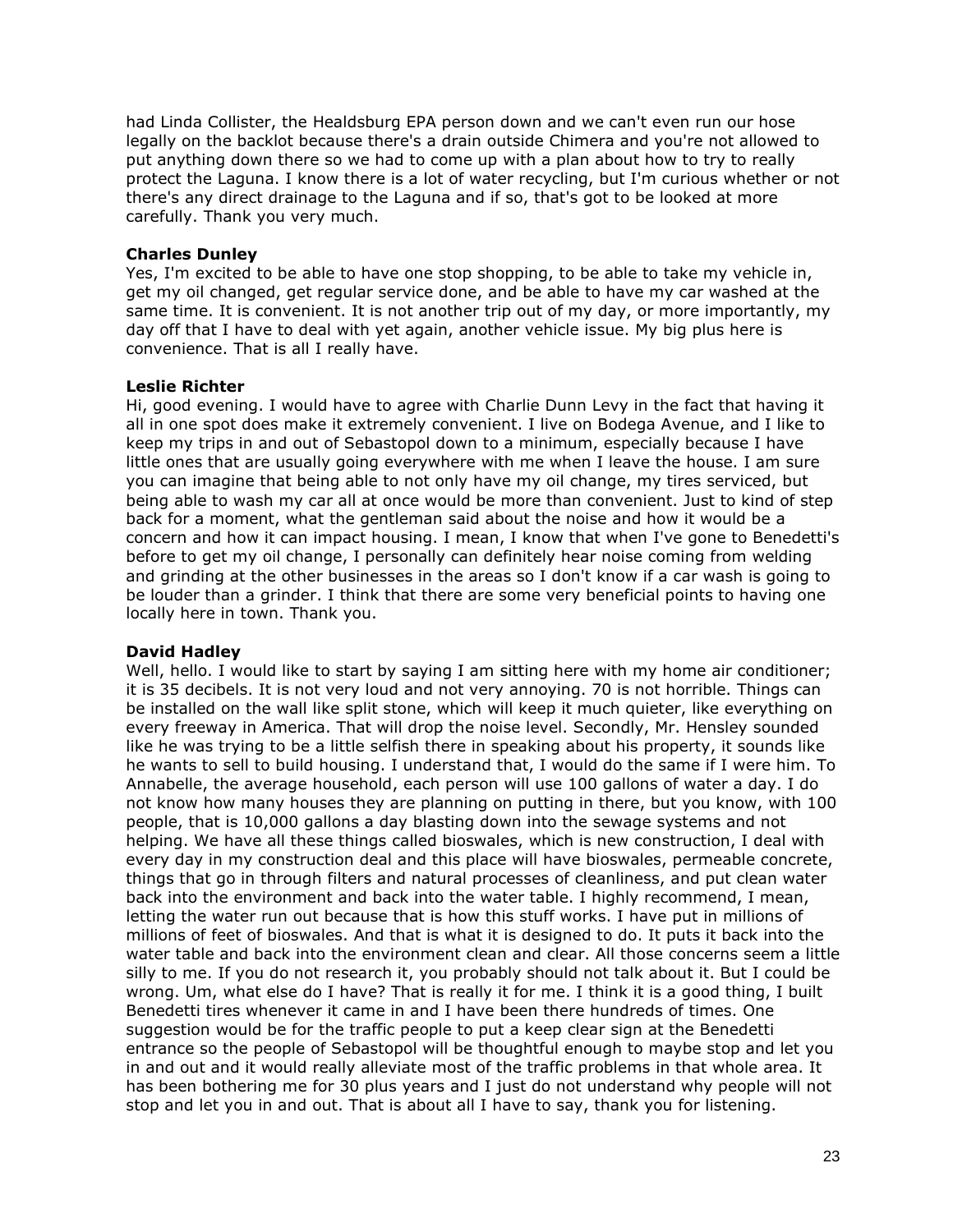# **Tania Chatila**

Hi, my name is Tania Chatila and as a resident of this community I honestly find it a bit atrocious and completely out of character that the City of Sebastopol would even consider a project such as this one for what is really its downtown corridor. Many of the folks on this call have already called out a number of critical issues that should be taken into account when considering the feasibility and really the appropriateness of this proposed carwash, mainly noise, traffic and other environmental concerns as well. I think it is clearly apparent to everyone on this call and in this community that we are all drawn to Sebastopol because of its small-town feel, a town generally void of big box retailers and big city businesses. Truly, this community already has enough car washes and honestly, this project feels more like something our neighboring cities like Santa Rosa would consider. As someone who also works in this community right behind the proposed project site, I am also extremely concerned about the noise that is going to be associated with this project. I am a writer by trade, creative, who values a quiet peaceful space to work. The thought of a car wash and the humming of drying stations all day every day is really very concerning to me and I really question the impact a sound wall would actually have, not to mention that sound walls are generally an eyesore, and think about the trail that this project would border. Finally, I just have to end with really what is my biggest concern, which was brought up on this call tonight, the fact that one of the highestranking City officials is apparently an architect on this project. Is this true? I hope that this will be addressed tonight. If so, why was not this clearly stated before, if this is truly the case, it is very disappointing that this was not divulged sooner and represents a total lack of transparency here. As a former reporter for major Southern California newspapers, such as the Los Angeles Times, this honestly reeks of unethical conflicts of interest and really makes me question whether this project is being considered for the good of the community, or for the good of the interested parties. I also understand that these are very difficult economic times for everyone, every municipality, every business, but please, let us also consider the integrity of this community as a whole. Thank you for your time.

# **Russ Taylor**

Russ Taylor, born in Sebastopol, raised in Sebastopol for pretty much 50 years of my life. I have seen the town go through many changes. This is not the town I grew up in. The things that are being addressed, the water and the potential of where that water is going into the Laguna, what about the consideration of everybody in their driveway, washing their car, all the soap, other chemicals, oils from the car running down into the gutter, into the storm drains, and then in the Laguna with no process, treatment, or anything? Here is an opportunity for people to avoid that, and maybe reduce that. Another note with the Ford building next door, that building was remodeled, and those offices were added after Benedetti tire was already there. They knew that there was noise currently there when they designed that and built it. The minor added noise of adding the car wash to the existing facility, people moving in there know what they are moving in next to. That does not make much sense to me because if they were concerned about it, then why build the offices there? Why would people move into them, if they can see there is a facility that makes noise next door? Like was mentioned earlier, the convenience of being able to get your car serviced, have it washed, have the oil changed, all in one spot, not leaving Sebastopol and going to another town, the option of, while you're waiting to get your oil changed or your car serviced, people have the ability to go across the street to The Barlow and utilize those businesses over there and keep them going in these times. I just see it as an opportunity for growth of what Sebastopol could use and just an all-around good idea, I think. I think everybody is taking the noise a little excessively, based on studies, and they are just assuming there is going to be noise. Everybody is getting a little up about that. The sound wall might be spending a whole bunch of money for no reason, why not wait and see what the sound is? Then if it is a little excessive, add the sound wall after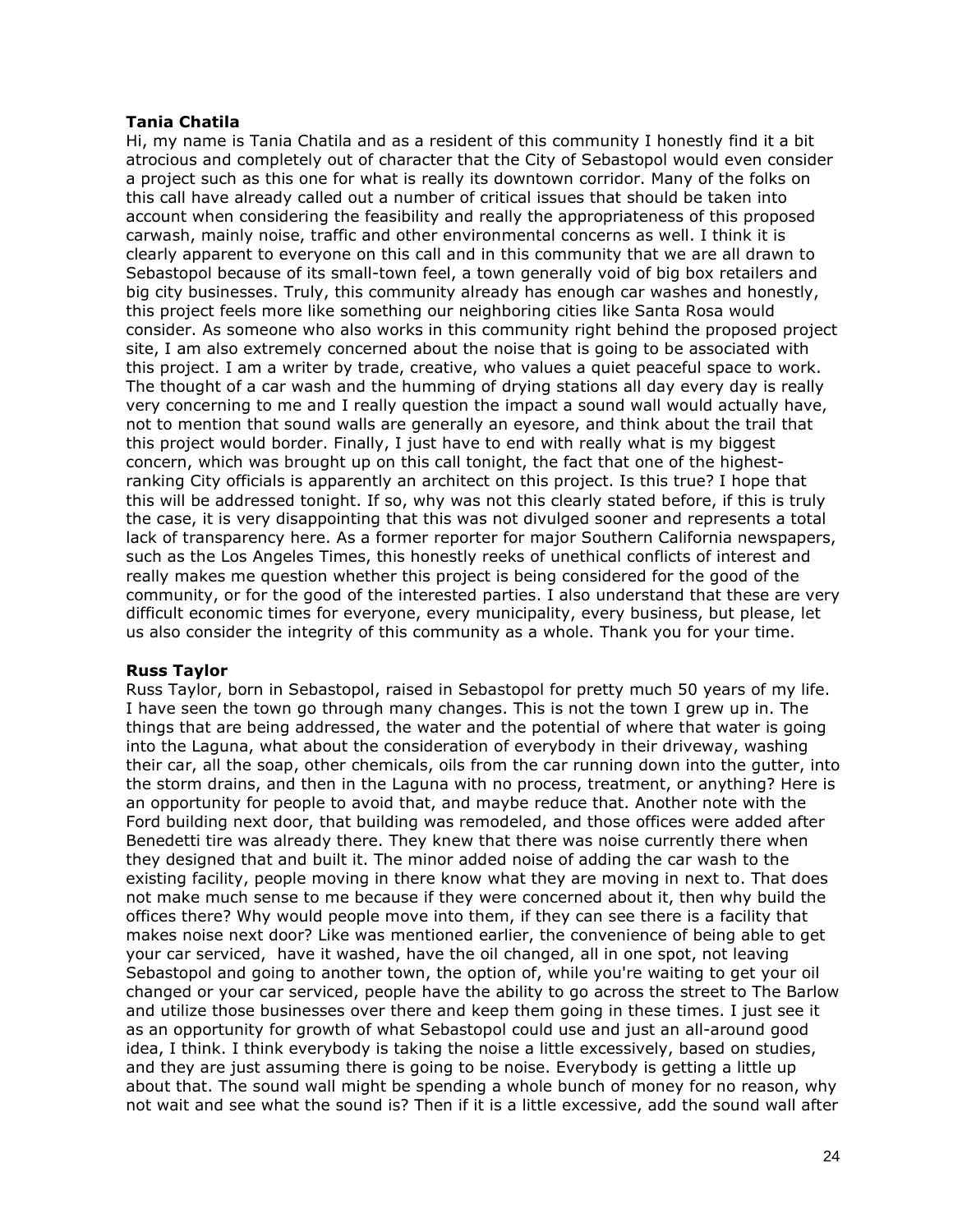that. I hope everybody can see to not just take the extreme side of what might happen, but the other side of what the possibility might be. Thank you.

### **Nadine Sanders**

Hello. My name is Nadine Sanders, and I am a tenant in the Ford building lot. I went and did my homework after the last meeting, I sat in on at the Wash Barn and I got to ask a lot of questions of the manager there. I don't know if this will be brought up if you approve it, or even if you don't approve it, one thing I haven't heard talked about is, I would imagine when we're living in drought ville, California and our water tables are going down, I think it would be very important for the people who are going to approve it or disapprove it to know exactly how many gallons are used per car that goes through. Knowing that if people like it and this car wash is successful, there will be more and more water used. I live in Belmont Terrace actually when I am not at my studio here in downtown Sebastopol. Our Belmont Terrace water entity makes us do all kinds of things to show that we are not wasting water. My biggest thing is, you really need to know the hard facts of water use and you really need to look at what kinds of things we want in our town, given the fact that we live in drought ville, California. One thing is, I washed my car once a year, until I got married, now my husband washes a little more. My car runs perfect by getting its oil changed and getting its tires rotated, I do not give a darn how my car looks. I am just giving that perspective. The question I think you really need to find out is how many gallons per car. Thank you for listening. Bye.

# **Lisa Newbold**

I work in the Ford building and the company that I work for is a major tenant of that building so we have offices upstairs. We have offices downstairs that will be right next to the proceedings of the carwash. I am concerned about sound and traffic. What I'm concerned about is, somebody mentioned it earlier actually, the on and off and on and off as far as that being a distraction for people who are doing accounting and thinking work and people that are doing design work right up against that sound. I think that, Yes, we knew Benedetti was there when we moved in, but we didn't know there would be more sound in addition to that, and I do have a question for Steve Deines if he's available. I thought Mr. Deines said that his baseline numbers were done in June. That he took his baseline readings for the sound levels in June and I was not sure if I heard that right or not. If I did hear that right, I had a comment I wanted to make about that. I think that once the horse is out of the barn, it is out of the barn and it is just very hard. I looked at the diagrams, and I looked at a lot of the information and it's hard to see how big of an impact it'll be but it seems to me that there will be an impact on the offices that are next door to the carwash.

# **Joe Gurrola**

Good evening. I am kind of outside walking around. It is a little dark. I have been listening for a while tonight. I do not live in Sebastopol, but I do come to Sebastopol quite frequently for work and personal reasons. That means I am impacted by Highway 12 and Main Street in and out. I heard a lot of things mentioned about the traffic tonight. But all the construction over the last decade, decade and a half and they did not make a bigger portion of that two lanes to begin with. I mean, that could have solved the traffic questions that we are talking about tonight. I do not think it is on Benedetti necessarily, to take on the entire traffic burden. To just comment on environmental projects, they do not always work out. There's a big one, we're all familiar with the Smart Train in Sonoma County, I'd say that was a step backwards, although it's progressive and a good idea and could have been a good thing in this county, I think it set us back and didn't do what it was set to accomplish, and has been nothing but a nuisance. What kind of noise was produced while all those Barlow buildings were being constructed? I think the construction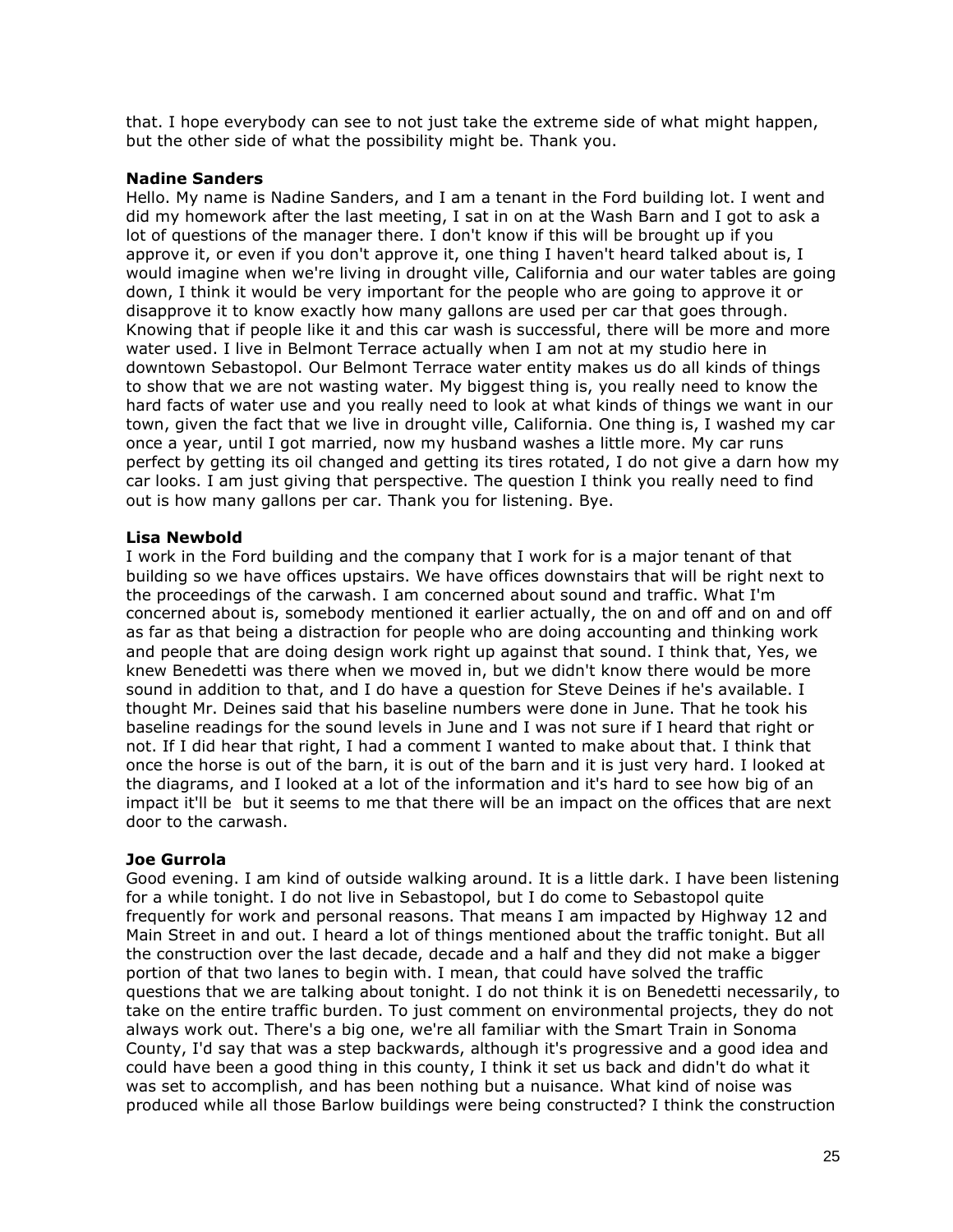to build all those businesses over there that everybody's defending is substantially greater than carwash operating. To comment about the carwash over at Rotten Robbie's, I think Benedetti's operations with better quality materials, and a better handling of the water and disposal of all the ingredients is probably much safer for the environment. I think Benedetti's will service away from Rotten Robbie's. A couple of people mentioned the convenience of an all in one stop. I have a work service vehicle, and two personal vehicles I service with Benedetti. I know for myself; I would not have to go to another carwash. I don't do it in my own front yard, just because I think a gentleman a couple minutes ago mentioned, I don't want to be responsible for anything coming off my car that could go down the drains that the city could find something wrong with and then I'm accountable for something I don't know I'm doing wrong. I feel much safer just disposing all my oil and anything all in one. While people mentioned negative environmental impacts, I think the potential could have more positive environmental impacts with bringing people from doing it at their own homes to Benedetti and encouraging more people to not change their own oil because I don't know if every resident properly disposes of their oil, but we can trust that Benedetti does it properly, as they have some pretty big restrictions and could get fined pretty heavily for not complying. I just feel like they cannot really take on all the burdens for each and everything pointed their way. I have heard quite a few people comment and disregard on sound walls, and if you really do not know anything about sound walls, I do not know how you discredit them either. Thank you.

# **Carol**

My name is Carol. I am a resident of Sebastopol. I have lived here for a long time, I moved here to raise my children here in this lovely town, which I absolutely adore. I believe that putting a carwash at Benedetti's is a good idea. As someone said earlier, it's a one stop shop, which would not only help our county and our city, but while we're waiting to go get our tires rotated, our oil changed and then go get our carwash, I think Mr. Taylor said it good when he said we could go walk over and support our local Barlow, we could go over and support our little town. I keep hearing we are such a little town, which is nice because we could walk to these little places and support Sebastopol while we are getting serviced at Benedetti's. I believe it was also Mr. Taylor that said something about us washing our vehicles in our driveways and not knowing what we're actually putting into our system which then goes into the Laguna and with the actual carwash, they will be recycling and doing everything that they need to do. I just think that it is a better, safer solution for those of us who live here in town. To be quite honest, I do not want to go out of our town and go give our revenue to another to another city. I definitely agree with Benedetti's.

#### **Tony**

Hi, Tony. Longtime listener, first time caller. Just want to put my two cents here. I do not live in Sebastopol; I do frequent Sebastopol for work and or personal reasons. Environmentally, I do feel that going with an up to date, more state of the art style carwash would benefit environmentally opposed to standard car washes or those quick throw up car washes that you see at gas stations where there's no there's no real reclaim or reuse of the water that goes through those. As for traffic, that has always been an issue for me. Any which way you cut it through Sebastopol during peak hours, you are going to hit traffic. Carwash or no carwash, you are going to hit traffic, especially right through downtown. That is an issue that has been a problem. As for noise, Sebastopol is a small town with a lot of different types of businesses. You are going to get noise, it is a small town, you have a lot of different types of businesses right next to each other. I do feel that having the one stop shop does make it a lot safer. All those types of oils and chemicals that are being disposed of, are being disposed of properly, reclaimed properly. Opposed to, like somebody else mentioned, having them washed away from your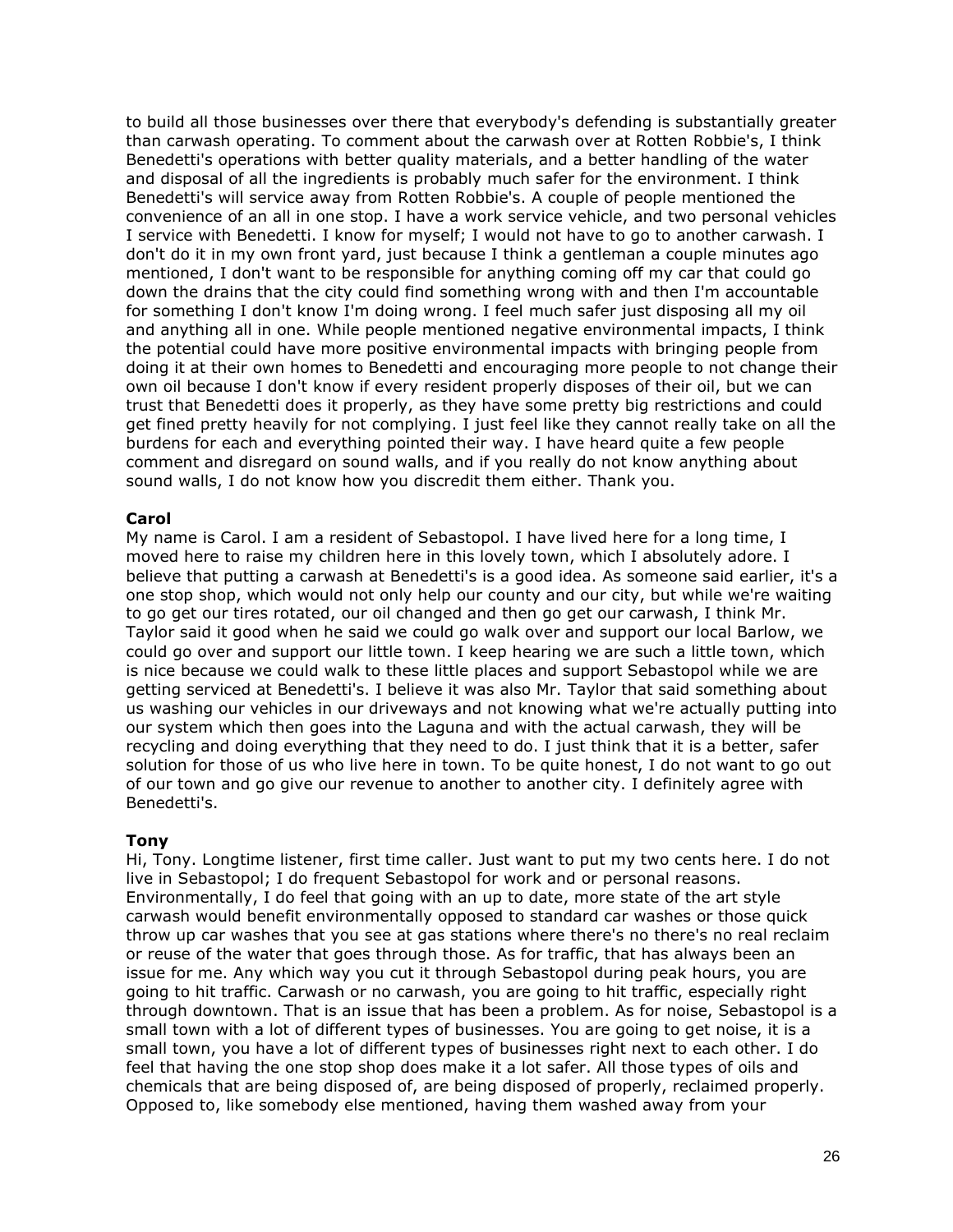driveway right into the drain. Losing oil and things like that. Benedetti is a staple in Sebastopol, it has been for a long time. I am not opposed to it. I do like to see local businesses as opposed to corporations like Rotten Robbie's or other corporations taking business away from local businesses. It does seem like a lot of bickering with the nextdoor neighbor, but I am sorry that you guys renovated and built offices next to an industrial type facility. That is just the choice that you made, whoever owns that building. Thanks for listening.

Hearing nothing further, Chair Fernandez closed the public hearing and adjourned the meeting for a 10-minute break at 9:34pm.

Chair Fernandez reconvened the meeting and asked for additional questions.

# **Kathy Oetinger, Commissioner**

I know that we can often talk about the conditions of approval, can we talk about the mitigation measures that are on page 5 or 10 of your document? I wanted to ask about NOI-1. Prior to issuing the building permit the applicant is supposed to prove that there will be noise levels no greater than 77 dBA at 10'. The existing documents are proving that, is that what we are saying?

# **Dave Hogan, Contract Planner**

That would be the mitigation measures in the environmental document, in addition to the conditions of approval, it sets the standards by which the project will be built and operated. Did I understand your question?

# **Kathy Oetinger, Commissioner**

I just wanted to make sure that we are required to use those numbers. We cannot change, I mean it seems so odd that the science, the recording of the study that they did is exactly what our documents say, seem kind of strange. They are just trying to meet that standard. I guess I am suspicious, but I just wanted to know.

# **Steve Deines, Noise Consultant**

The numbers in the mitigation measure refer directly to the noise levels produced by the system specified for the carwash after introduction of the silencer. Those levels are not calculated levels, those are levels that would be generated by the dryer based on the information provided by the manufacturer. The mitigation measure is intended to imply that the silencer be correctly installed to meet the noise levels suggested by the manufacturer documentation.

# **Kathy Oetinger, Commissioner**

So that first mitigation is because they have added the silencers. The second mitigation, we are talking about still a 6' barrier and I think we should change that to say a 10' barrier. I do not see any information saying what it will accomplish, or the minimum that we expect it to accomplish. I was wondering whether we could require that with the 10' barrier written into this mitigation measure that it is supposed to take us down to 60, less than 60 is what I was hearing. I just, can you do that, is that something that we would do?

# **Dave Hogan, Contract Planner**

I think that is perfectly reasonable. The mitigation measure that we have here was the original one that went with the original study, and the project has evolved since then. Let me summarize, there is three different ways to mitigate an impact. One of them is to change the project, and that's what the applicant is proposing now, which is to change the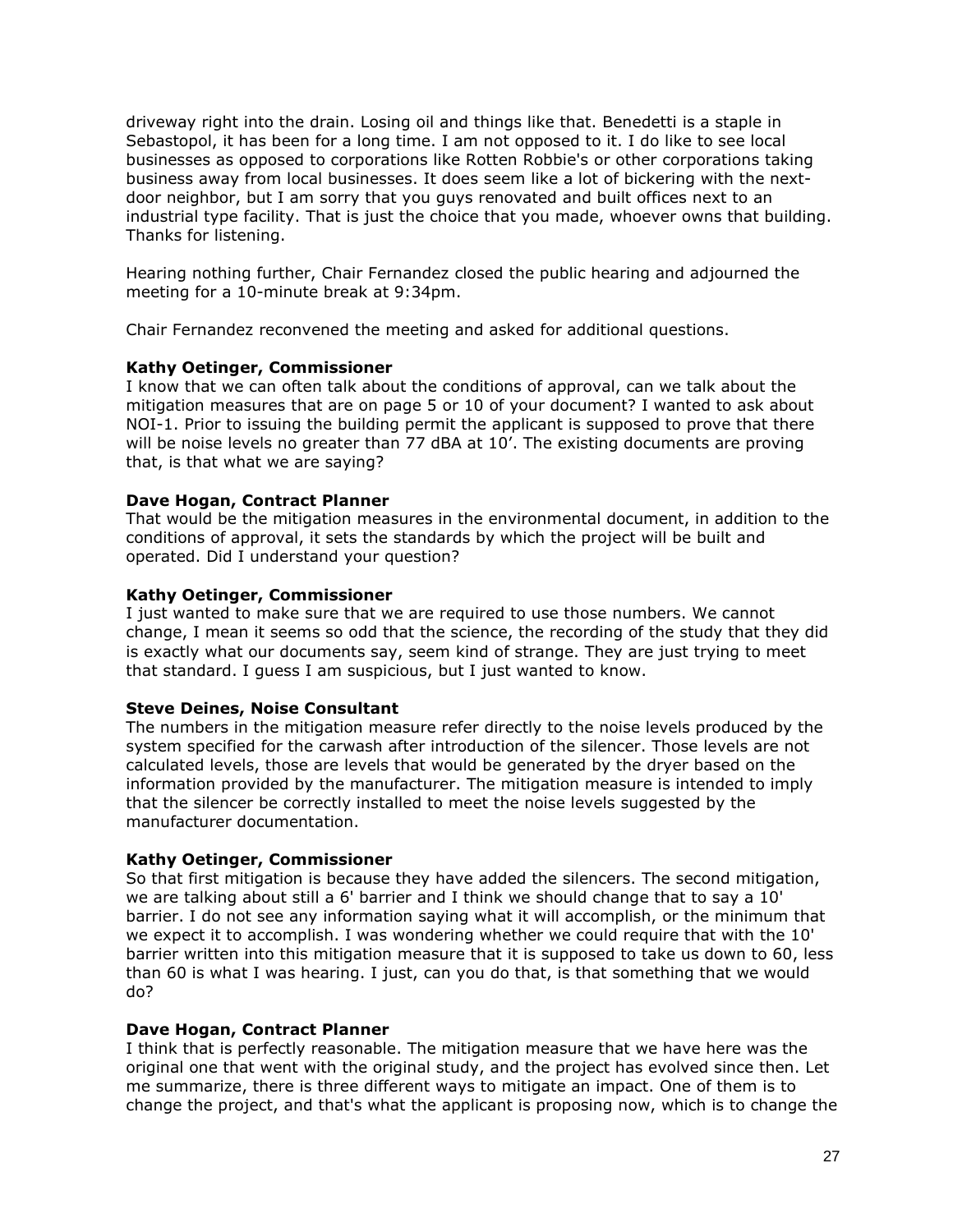project to alter the wall that was originally proposed to address not only the ground floor use, but also the second floor use. Yes, as the Commission discusses I will make some adjustments to that mitigation measure and share that with the Commission should the Commission act to recommend approval tonight to the City Council.

# **Kathy Oetinger, Commissioner**

You feel comfortable using the new figure of 60 at that, so the wall would still be required at final inspection to accomplish the 60 DBI?

# **Dave Hogan, Contract Planner**

What I suspect the city would do would be, prior to issuance of the building permit, they would assess the noise with the actual design that is going in place.

# **Kathy Oetinger, Commissioner**

Makes sense. I had concerns if we could add a Condition to 78 E to say that if any equipment changed or was remodeled or added to, that it would be required to meet the same sound standards as the approval or need to come back for a CUP (Conditional Use Permit). Is that something that we could add?

# **Dave Hogan, Contract Planner**

Yes, if the Commission so chooses to add a specific requirement they could. I would just suggest that we look carefully at the wording so we do not regulate ourselves into a corner that we cannot get out of.

# **Kathy Oetinger, Commissioner**

We would not want it to be noisier.

# **Dave Hogan, Contract Planner**

That is correct.

# **Kathy Oetinger, Commissioner**

That is what we have experienced before - somebody modified something and then people get even more upset.

# **Dave Hogan, Contract Planner**

The future project, if they change it, it would still have to comply with the standards in the initial study, or if it didn't, say they were proposing to make things worse, the City would be in a position to have them go through and reevaluate the noise impacts in this case, because I think that's what you're concerned with.

# **Kathy Oetinger, Commissioner**

Yes, I am thinking of 10 years down the line.

# **Dave Hogan, Contract Planner**

Yes. All future projects would have to comply with the standards in the initial study for the CUP. You are correct.

# **Kathy Oetinger, Commissioner**

I was wondering whether there was any way we could get some sort of a guarantee DBI level reading for the makerspace as well? That would be the area to the south. I do not see that mentioned specifically. That is NOI-2 where they specifically mention south from the adjacent commercial building. I guess I am asking if the 60 dBA applies to that site.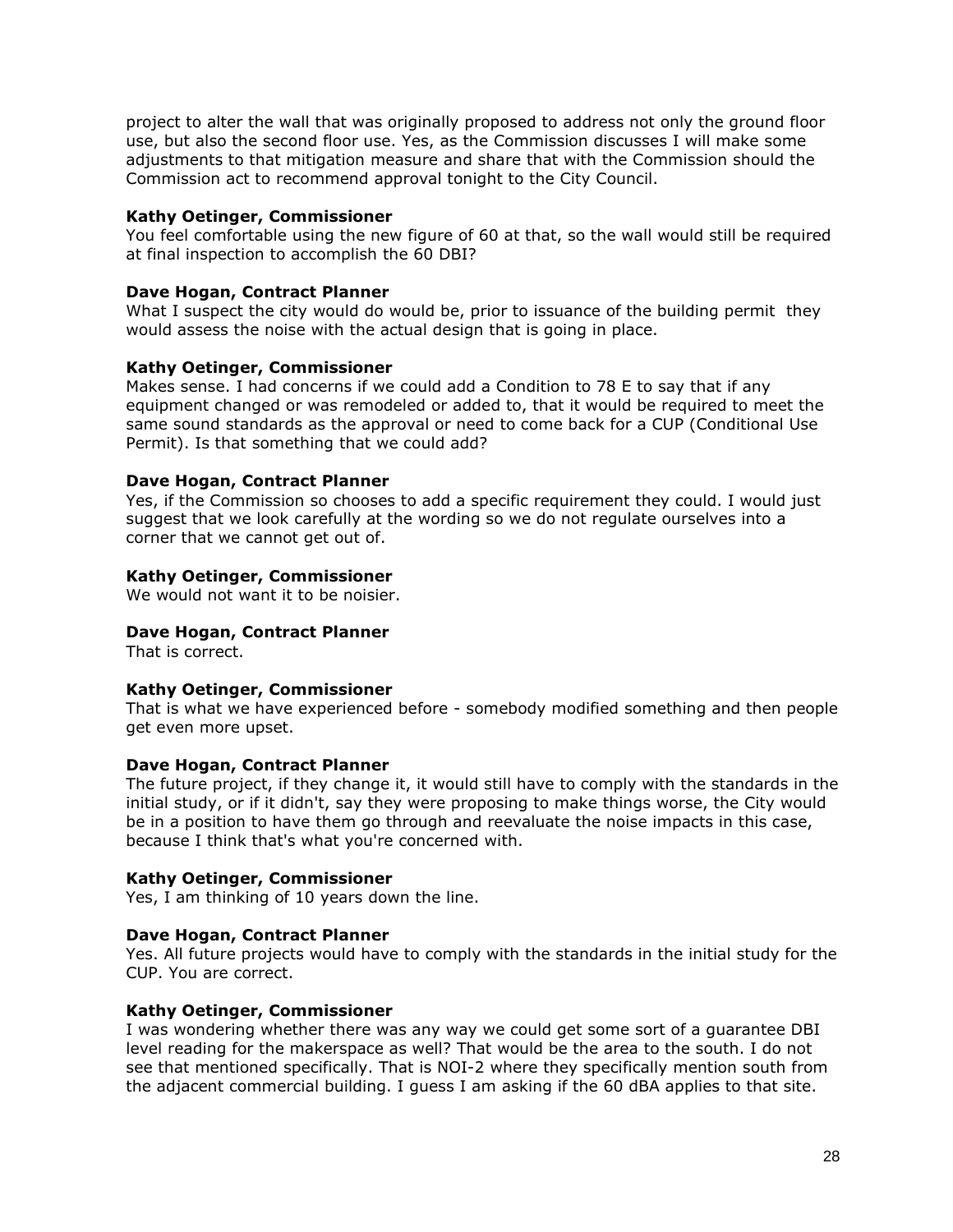### **Dave Hogan, Contract Planner**

I know Mr. Deines is here and can give us all a well-informed answer. There are different measurements for sound, there is a spot measurement, and then there's various forms of average measurements over time.

### **Kathy Oetinger, Commissioner**

I would think that the spot measurement would be important for a neighbor living next door. So That's what I am asking for, not the averaged.

### **Kari Svanstrom, Planning Director**

Our requirement is at the property line, and is measured at the property line, not interior to either of the properties. The way our noise ordinance works, if you do not have any noise exceeding the noise ordinance from ambient noise, then it is that set anywhere along the property line. In this case, the ambient noise allows them to do a higher level based on the ambient noise is already exceeding the noise level on the site. That allows for a five decibel, which is not a huge amount, over the ambient noise level.

### **Steve Deines, Noise Consultant**

Yes. Referring back to the noise survey that we did conduct, we found that the average hourly noise level during weekdays during the proposed hours of operation would be 57 dBA, so that would exceed the municipal code limit by 2 dBA which would bring up then the limit to 62 that the carwash would not be to exceed. On Saturdays we found the average hourly noise level during hours of operation was 56 dBA, hourly average noise level. That would correspond to a limit of 61 dBA on Saturdays. Referring back to the model of noise levels that we've determined with the introduction of the 10' curved wall at the southern facade of the Ford building, the highest expected hourly average noise level will be 58 dBA which is below both of the weekday and weekend limits.

# **Kathy Oetinger, Commissioner**

Yes, and that is again an average over large trucks making noise and what is normally there on any day when the carwash is not moving.

# **Steve Deines, Noise Consultant**

I can maybe specify that our analysis was a very conservative analysis, assuming that the car wash was going to be in continuous operation simultaneously with all the vacuum stations. It would really be truly representative of the absolute worst-case noise scenario with all operational sources of noise at the site occurring simultaneously.

#### **Evert Fernandez, Chair**

There were a couple questions that were brought up during public comment that we want to address.

# **Kari Svanstrom, Planning Director**

To the question about when the ambient noise readings were done, and this was actually an interesting thing because they were planning to do them I think the third or fourth week of March, the shelter in place order came, so that did not seem appropriate. We did have them wait until things started to open again. I believe it was June and Mr. Deines may be able to tell us the exact date of when those measurements were done.

#### **Steve Deines, Noise Consultant**

Yes. Our measurements began on June 4 and concluded on June 9.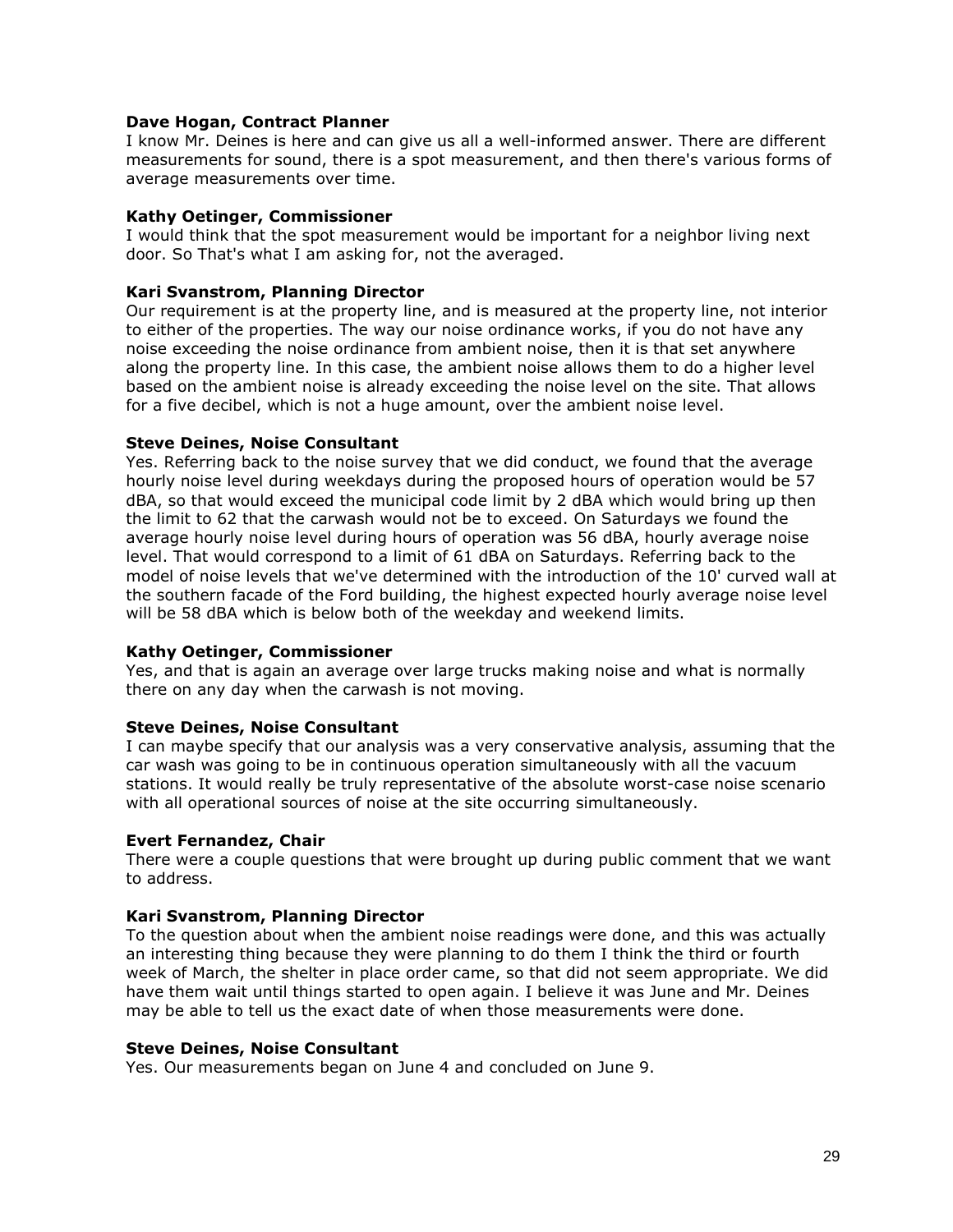# **Kari Svanstrom, Planning Director**

We figured that that was still probably conservative in that they were not back to full normal yet, but essential businesses were operating at that time. Some restaurants had started to open in town and things like that with outdoor dining but there still was not quite as much activity as there is today, so those readings are still a little bit conservative, potentially. We felt that it was appropriate enough to move forward with.

### **Evert Fernandez, Chair**

There is also a question regarding the architect on this project. It is Patrick Slayter, it is on all the documents, he is on City Council. This will be going to City Council and we expect him to recuse himself from the discussion, so he will not have a say or a vote on this project. It is clearly stated on all the documents.

### **Kari Svanstrom, Planning Director**

As staff, I had noted that he was not going to be a presenter and his obviously not a presenter at this meeting. The Commission is advisory to the Council for this project.

### **Dave Hogan, Contract Planner**

This situation is not unusual in small towns, where most of your elected officials are businesspeople, either that or they are retired. It is not unusual to have a member of the Commission or the Council who has business in the design and development fields to have projects coming before this body. As long as that person keeps themselves out of the process and does not confuse their private self and their public self, there really is no conflict. Mr. Slayter has not interjected himself into this process at all.

### **Evert Fernandez, Chair**

I am not aware of that either.

### **Luke Lindenbusch, Commissioner**

I just want to say for the record, with full understanding that Mayor Slayter would recuse himself. I think public concern might have related to the fact that Mayor Slayter did respond to some questioning in the first installment of our hearing. Just to state that for the record. I understand that he is fully within his right to be exercising his professional life as architect on this project and will be recusing himself, but just so that is stated.

# **Evert Fernandez, Chair**

Thank you for that. Hearing no further questions, he asked for Commission deliberation.

# **Paul Fritz, Vice Chair**

I will just state what I stated at the last meeting. I did go to the Wash Barn on Mendocino and observed it, I thought it was fairly loud at the exit. I appreciate the revised sound wall design; I think that will help. I appreciate the sound study and the applicant's willingness to work with the redesign of the site to prevent sound from impacting the second-floor neighbors directly. Overall, as I said last time, our General Plan and our revision of the zoning code and as Mr. Hensley mentioned, the SDAT and things that we've been doing in this community have been really trying to change our downtown to become a more pedestrian friendly, mixed-use, vibrant place. I don't think expanding automotive users in our downtown core is appropriate, I think Commissioner Wilson brought up some interesting points that I also had pointed out in our first meeting about some strangeness in the table in the zoning code about automotive uses and what's allowed downtown and what's conditionally permitted. It is a conditional use permit; it is for us to determine if this is an appropriate use for that site. I do not think automotive use is appropriate in the downtown core with idling cars, it is just not appropriate, and I am not supportive of the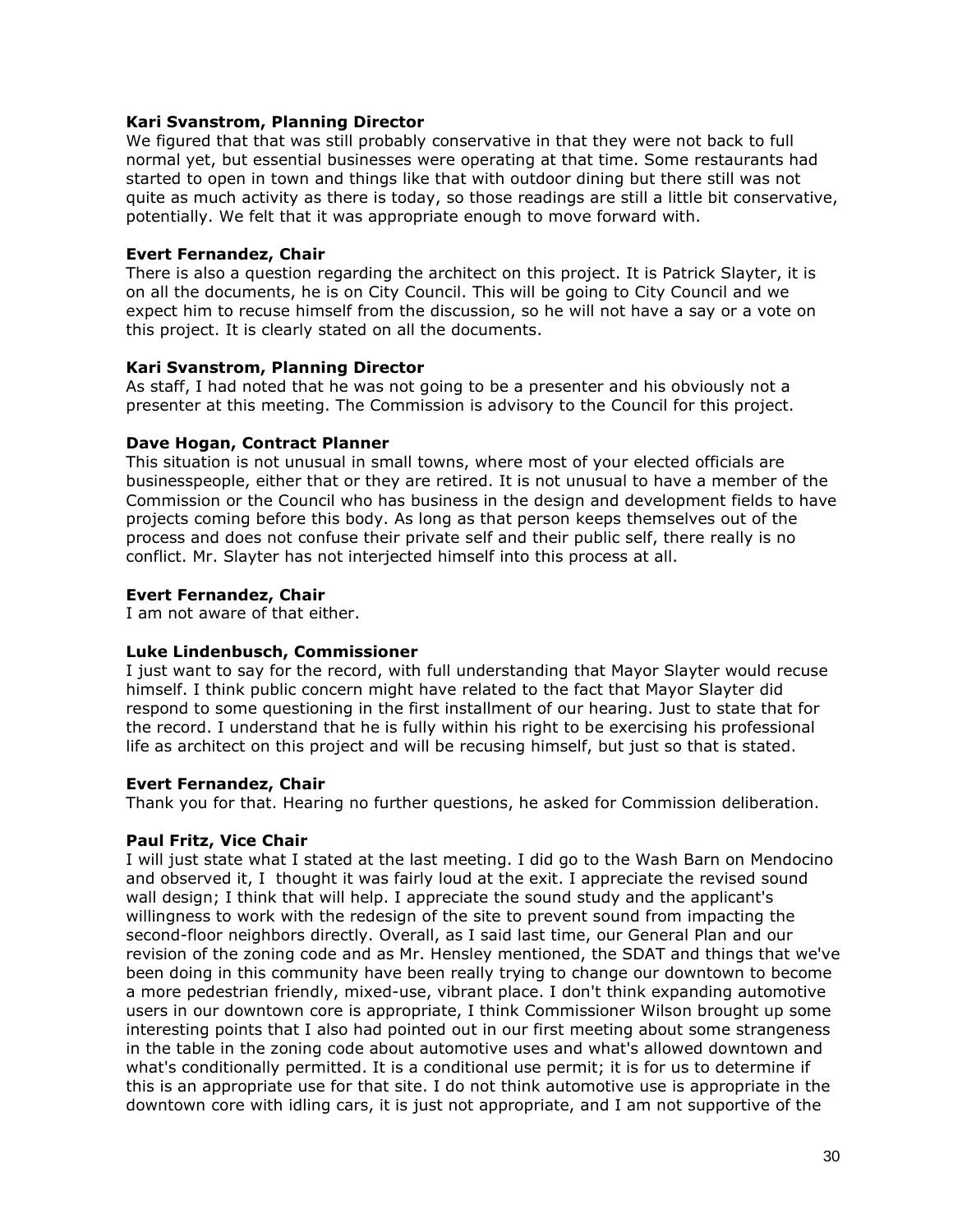variance request. The floor air ratio was clearly put into the zoning code because we want to encourage more high intensity uses downtown, and this clearly is not a high intensity use downtown.

I am a little puzzled by the variance language. Again, as Commissioner Wilson pointed out earlier, I agree, I think it is worded very strangely. It is basically saying, well because the use is a carwash, clearly a carwash would not have a floor area ratio of 1 because it is only a carwash. I mean, in my mind that is not an excuse for not complying with the requirement, I think it is just the wrong use. I just do not understand that logic. I think that, clearly, we want more intensive use downtown, and this is not an intensive use. I am just not really in favor of the project and I guess I will just leave it there.

# **Evert Fernandez, Chair**

Director Svanstrom, just a clarification, since we are making a recommendation to Council, if our recommendation is to approve it, it continues to Council, and if our recommendation is to not approve it, it still continues to Council, is that correct?

# **Kari Svanstrom, Planning Director**

Yes. The way our code is written, and this was changed in 2018, says that if there is an entitlement that requires a higher bodies, all of the decisions related to that except for design review and tree removal, which are a separate process, are determined by that highest body so that would all be from the City Council.

# **Evert Fernandez, Chair**

Okay. Yes, I just want to clarify that.

# **Kari Svanstrom, Planning Director**

Okay. Thank you. Because like I said, that is a change from when we did Hotel Sebastopol, where the Commission decided on certain items, and the Council decided on others. That is a change from 2018.

# **Kate Haug, Commissioner**

I feel that the applicant has worked hard on the sound mitigation part of this. For me, I am more concerned about the variance and the zoning issues that have been brought up by Vice Chair Fritz and Commissioner Wilson. I am also concerned about traffic. This is obviously a proposal in the hopes of making money so that would require more trips to the carwash than less. If they're if they're projecting 16 new trips with the carwash, there will be some overlap with existing customers, but in my mind, you're going to have existing customers plus carwash customers so I would conservatively think that it would easily be 20-25 cars entering, which means you'd have 50 entrances and exits an hour potentially, which is one every minute or so. I also agree with the person who commented that it is not Benedetti's responsibility to solve the traffic issues in Sebastopol. That is obviously something that needs to be looked at and addressed as a community in a much more thoughtful long-term way. Adding a carwash will increase traffic in an area that already suffers from congestion and I am not sure how to solve the overall grid planning. My question to the traffic consultant was about timed lights, maybe there's a way we can look at timing lights throughout the downtown corridor to slow traffic to 20-25 miles an hour, but to keep it moving instead of stopping and starting, but that's not being addressed at this point. I think that they've done a good job in terms of trying to mitigate the sound, but if we are looking at increasing density in downtown Sebastopol, and we establish this business that increases traffic, how will that impact if we want to start doing more infill in downtown? I am just looking more long range on that. Thank you.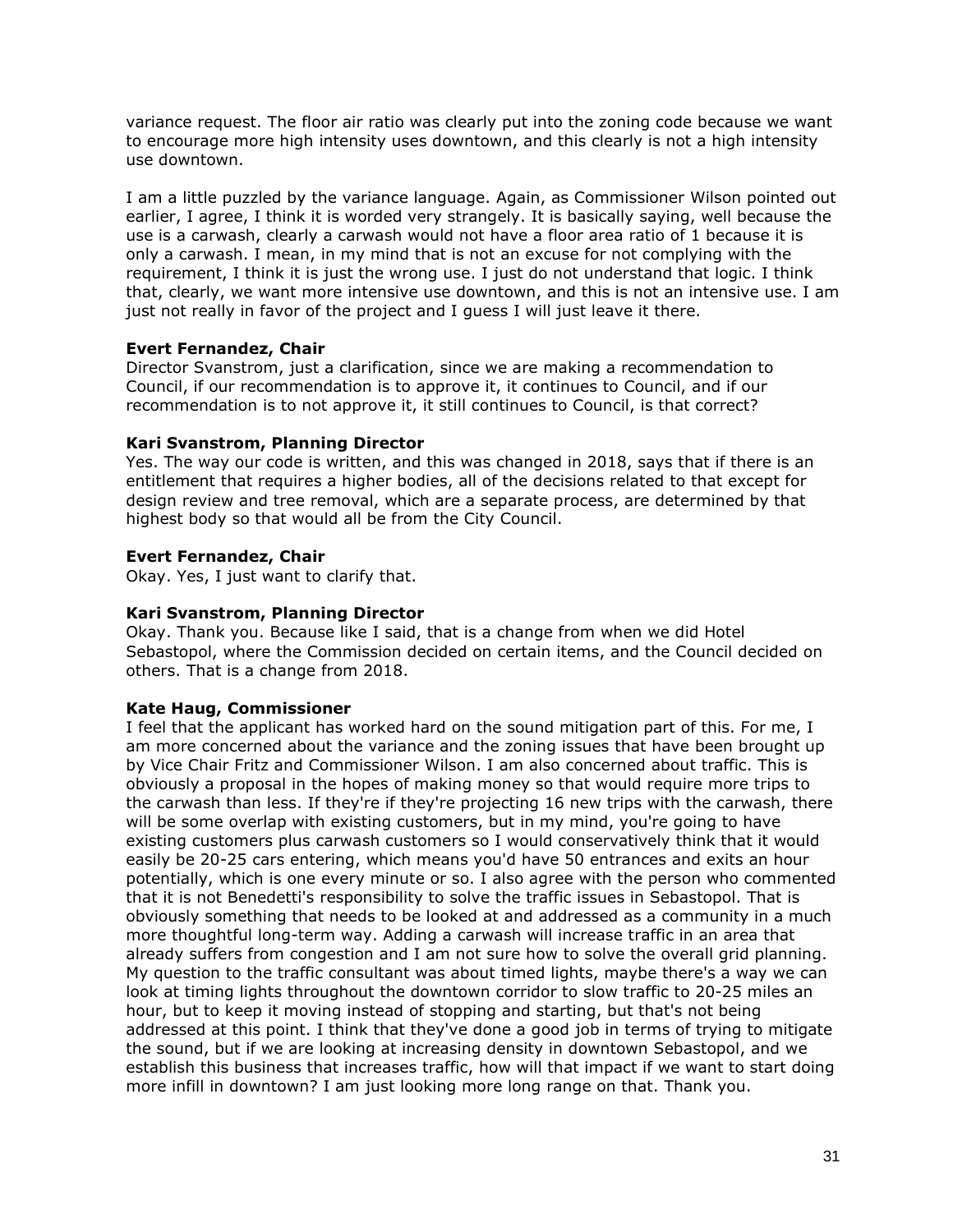### **Linda Kelley, Planning Commissioner**

Okay. Um, I agree wholeheartedly with Vice Chair Fritz, in his comments, I think it is going to discourage doing some needed housing, mixed-use, especially to the east and the south. I agree with the comments about the issues around the variance and definitions. I think the sound wall mitigation is a good start, but I am concerned about the sound to the south and south east of the carwash. I am especially still concerned about what is going to happen at Barnes. I just know that when I go to work, people want to be considered and let them turn left in front of them from traffic coming from the east. It slows up two lanes of traffic. I just think it is bad for our first responders and our times to be able to get through. I did not know that there was not any sales tax generated, so that's interesting. I am concerned about our water use in town, we're on our own wells and I know it's a high percentage of recycled, but there still will be some and I didn't hear the answer to how many gallons of water per wash. I do like the project though in terms of all the most modern types of equipment and being able to get it more and more green as we go along. I just think this is being proposed in the wrong place. Those are my comments.

# **Zac Douch, Commissioner**

I listen carefully to the concerns and the additional information from the consultants has been very helpful. The questions have been addressed really well. I've appreciated the that that side of things, the sound mitigation I'm pretty happy with, the traffic mitigation or the traffic study, I agree, I think there is room for concern but I also think the addition of the Abbott exit and entrance offsets the concerns along Sebastopol Avenue, so I don't have any real concerns with traffic. I feel this is an appropriate use, we have an automotive use in this location, the very nature of that use means you're not going to get the floor area ratio, and to effectively deny this business owner the ability to maximize his business on his lot, I feel he has the right to this in the zoning and I think he's doing everything he can to be a good citizen here and to offer a good service. I feel it is appropriate. I recognize the concerns of Vice Chair Fritz and the work that the organization that he has worked with does and I understand the thrust of that, but it doesn't exclude this kind of use, it doesn't need to exclude this kind of use. This kind of use does need careful consideration and I think that is being given tonight. The zoning code question that Commissioner Wilson brought up is a good one. The written designation delineation between the two uses is poorly written. If my memory serves, it is really about where automotive sales can occur. Automotive service repair should be one line item and automotive sales should be another. I agree with the interpretation there. I also agree with variance based on what is there now. Unless the intent is to have Benedetti's close and to build apartments, or storefronts with housing behind, or something like that. It is unreasonable to expect an FAR of 1 on that site given the use that is there and the use that is allowed there. While I fully understand the argument that says well, it's in the code and therefore it has to be done, well, the whole point of a variance is for circumstances like this where it's extremely difficult or onerous, or even impossible to meet the FAR without wholesale change to the usage of the given piece of land. I am in support of recommending this go forward to the City Council where I'm sure it will be given the same level of scrutiny and they will have the benefit of our five hours or whatever it is of deliberation and consideration, I hope. The one item that I think needs addressing probably by the Council is the hours of operation. Again, 7am to 7pm in that location seems like a like a reasonable time for it to be open if it complies with the noise ordinance. If it does not, the hours would have to be reduced to meet that data and use level. I also like the idea of the adding Condition 78 E as suggested by Commission Oetinger being explicit that future equipment modifications and changes needing to meet the same standards. I would be in favor of striking 78 B because I frankly think it conflates two ideas, the left turn onto Sebastopol Avenue and the left turn into Barnes. I don't think they're related. As someone pointed out, the idea that that would be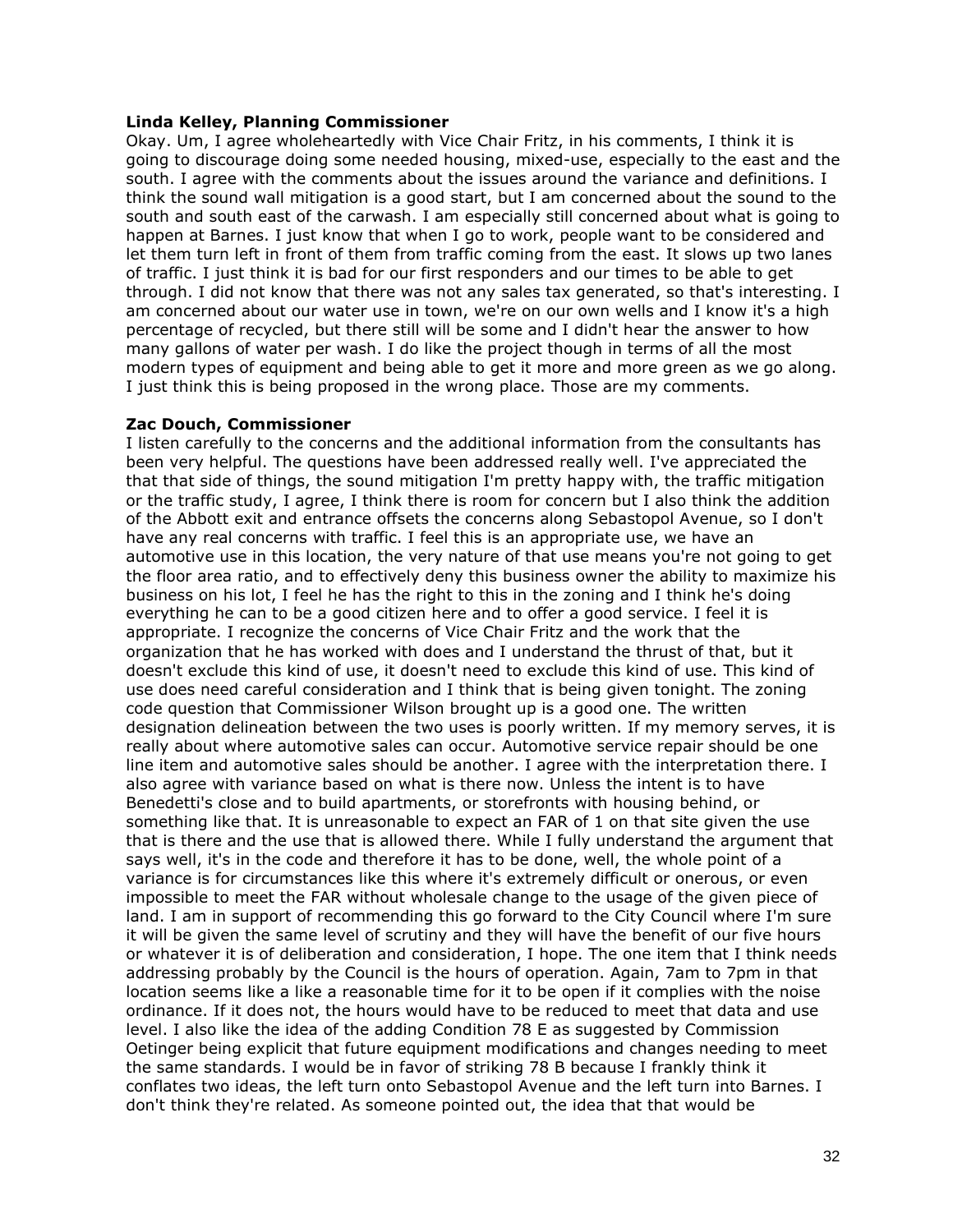happening seems remote. I think that condition should be struck. Those are my thoughts. Again, it has been very helpful to have Mr. Deines and Mr. Weinberger here as consultants, thank you for your input, and for helping us understand this project.

# **Luke Lindenbusch, Commissioner**

As a lifelong Sebastopudlian, I think I understand tonight, as most of us probably here do understand, that Benedetti is an important business in our community and an important service to our residents. I think the consideration here is not whether this is a good proposal, but whether this proposal makes sense for this site and for our downtown. It was brought up that this was this would create a hardship in terms of the business that would be allowed here with the zoning variance, which I have the biggest problem with as well along with other commissioners. The zoning is there for a reason, we have an FAR of 1, which is pretty attainable for a downtown core and pretty low ultimately, and it's there because we don't want these types of projects in our downtown core to be proliferating in a way that denies us our ability to create the downtown that we've been working towards for a long time. That number was not just created out of nowhere, it was part of the General Plan and went through the Council and was subject to extensive community review. Our community wants a downtown that is livable and walkable and can support the kinds of residential developments that were brought up, not just for the site with the Ford building. I think when you look at downtown, this is sort of one of the last areas of relatively undeveloped land in our downtown that might actually be a vessel for us to be able to meet some of our housing needs, and really advance forward to some of the priorities that have been outlined time and time again, not just by the General Plan or zoning or any of the other proposals that have been brought up, but by the community at large. I do see a lot of work that has gone into this application and I think it is a strong application. It is difficult for me to be against it because it's in our downtown, because I think there has been a lot of attention paid to important issues of mitigation. There have also been others that I think leave some to be desired. In 2017 when this came before this Commission, the issue of water and runoff was addressed as a key priority, we went in a little bit of a different direction in our proceedings, with concern around noise, or sound and water vapor and other considerations that I think were addressed fairly well. That being said, I just don't think that there is enough detail in the proposal in terms of the impacts on the Laguna, we didn't hear anything from the applicant about what does this site look like if and when it floods again. This is in our flood zone and we have to be sensitive to that as well. I just think there are a lot of considerations that are stacked against this project and I generally probably would have been inclined to support it if it were in a different area or at a different highway corridor of our town. It's especially harder to not support this project because of the strength of the applicant, because of the strength of Benedetti, and the understanding that they would provide the due diligence that they would need to for this project to be a success. That being said, I just think that the cons really outweigh it, and we have to be thinking about the type of downtown that we want to be stewarding. I think that should be the number one consideration for the Council as well. Really looking at the long range for what this means for Sebastopol, not just for the next 10-20 years, but what it's going to look like for my children, my grandchildren, who I hope can also call Sebastopol and be a place that they can be proud of.

# **Kathy Oetinger, Commissioner**

Yes. I was feeling very strongly that the proposal was so good and that it combined a lot of the same auto oriented uses and that this would be a good project for the site. There are so many benefits, but I'm still feeling very disappointed about the fact that I don't see any guarantees that the building is containing its uses within the building that we already know produced irritating sounds. I'm remembering when we approved a winery on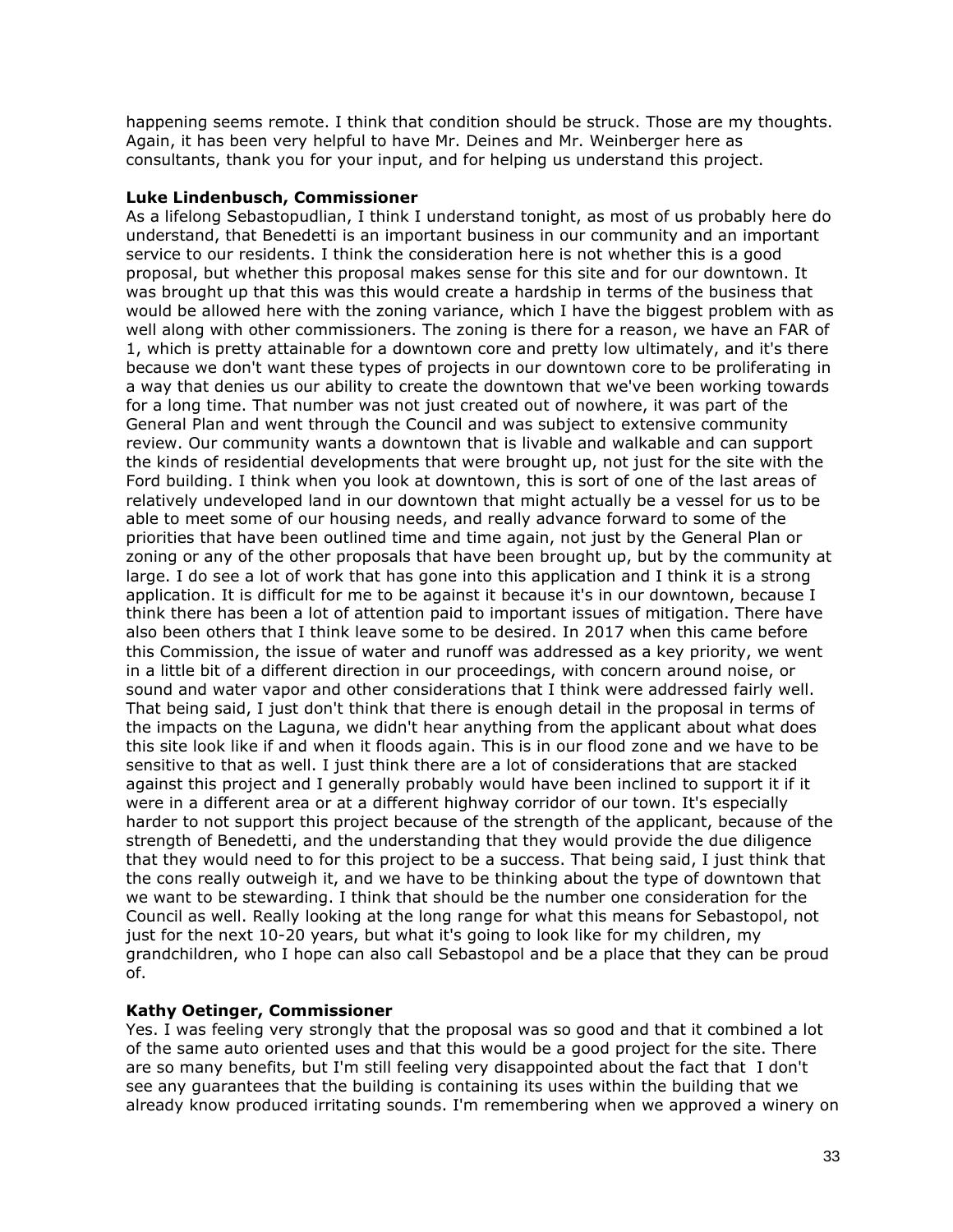the north side of town, and they guaranteed that even the odor of the occasional truck full of grapes, fresh, picked, or spent after processing, that those odors wouldn't escape the building except when the truck was actually coming in and going out at a few points throughout the year when they're harvesting and I thought that's great, we can use science ingenuity to create a building that contains its untoward effects on the neighbors because we're a small town and we all live next to each other. I think our land is worth what land in San Francisco is worth, a lot more, maybe not in dollars, but in making the place where we want to live. I feel like if we were in San Francisco and they were building over this carwash that that car wash wouldn't emit noises or vapors or water of any sort, it would just happen and I think that we need to move in that direction. The other thing is, when I went to Santa Rosa to look at the carwash, and normally when I think of a carwash, I think of it being associated with a gas station along a highway strip. Again, this downtown urban carwash was next to a McDonald's drive thru and next to a Dutch Bros Coffee and some kind of funky buildings that have been there for years and are begging for renewal, and some apartment houses on the back that are totally undeveloped and are begging for some attention and renewal as well. I don't think that the area looked primed for that, because perhaps the carwash and the auto oriented uses right there, and I worry about the feeling that we're just throwing away this part of town, and we have such great hopes of what could be built here. That bothers me a lot. I feel like between that, and the fact that I actually thought there'd be taxes on a service, what was I thinking, so I'm concerned about the general blight in the area from this purpose. I feel like there are two properties adjacent to it, to the east and to the south, that could become substantially useful developments in the area, but I think the carwash will be detrimental to that investment unless it can be completely contained. I'm inclined to try to fix as much as we can of the language so when it goes to the Council, they can say what they think and move in a direction that might create a building that absolutely positively contains all the noises so that it isn't irritating, or it isn't detrimental to the neighbors. I do not see that it is doing that now. That is how I am feeling right now.

# **Patrick Wilson, Commissioner**

I feel like the City Council has already given us guidance on this in its zoning code, and I've mentioned Table 17.25-1 and it has a category for automotive repair and service and that is not permitted in the downtown commercial zone. Under that analysis, Benedetti's would be a legal non-conforming use, perhaps not much different than the distillery at The Barlow. For some reason distilleries are not allowed in The Barlow anymore. When Spirit Works came back, that was a legal non-conforming use, and it was a permissible expansion. I think that this table represents a policy decision by the Council that automotive repair and services are not permitted in the CD zone. The automotive sales section is the one that staff has invoked without any analysis or discussion in the staff report, and so forth. I feel like a lot of the sentiments that people have raised are consistent with this conclusion that automotive repair and service is simply not appropriate under the zoning code in the CD zone. That is how I feel on that. A variance requires a high bar, it is an exceptional and extraordinary circumstance and I really have not seen the facts, I do not think the findings make me comfortable in supporting that. I agree with the comment that if this use was put in it would tend to undermine the ability of the City to implement the General Plan and the zoning for the CD zone to have mixeduse and residential and so forth. So that is how I feel.

#### **Evert Fernandez, Chair**

This is a difficult project because on the one hand, we have a local businessperson who is trying to expand his business, keep people from driving to Santa Rosa to get this car washed, making extra trips. I think they have done a really good job as far as at least attempting to answer the questions with traffic and several mitigation factors. This is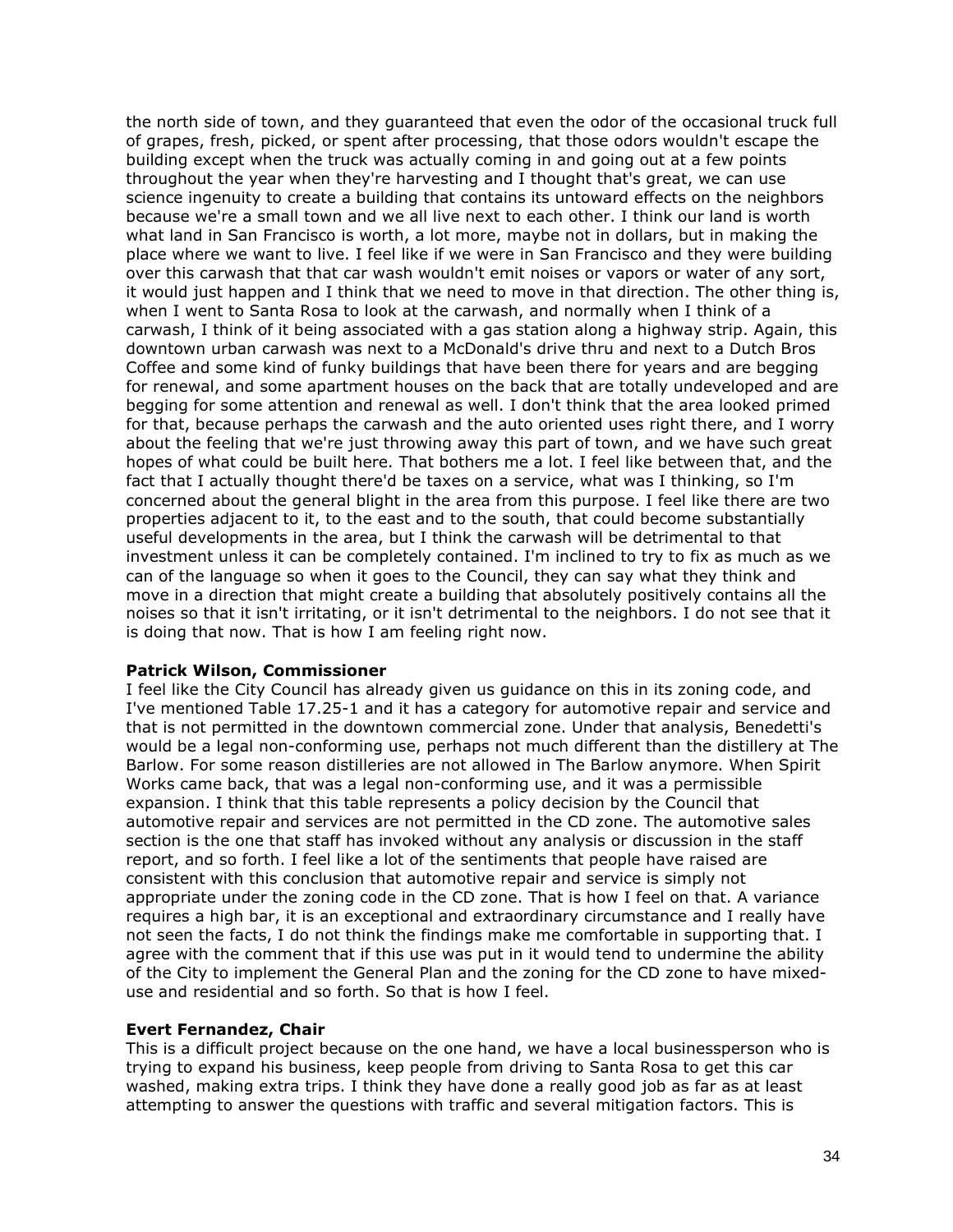allowed in that zone; however, I feel similar as far as the variance, is there enough compelling argument there to go off and make those changes to the variance? If there wasn't a variance, and everything else was there, even though it may not be the appropriate place, I would say that it's zoned for it, it's how the General Plan is set up to put the business there, it makes sense how they would want to combine it. The variance is the one part that gives me a little concern because then we kind of lose our opportunity with other businesses coming in and wanting to do the same thing.

# **Evert Fernandez, Chair**

I think it is worthy of Council consideration. There are a lot of factors in here for that. I support the project, but I am having difficulty with the variances and the changes that need to be made. Some of the points brought up as far as what we want in the downtown. I mean, Benedetti's is already there, but it is a difficult decision, because I have a lot of respect for the business owner and we are always talking about supporting local business. It is a difficult situation. Does anyone want to make a motion?

Commissioner Lindenbusch made a motion to recommend denial of this project to the City Council.

# **Evert Fernandez, Chair**

Do we have a second?

Vice Chair Fritz seconded the motion.

# **Kari Svanstrom, Planning Director**

Just to be clear on this as a point of order if I may. This is obviously a motion to recommend denial to the City Council, and given that we don't have a resolution prepared for this, I would request that if this motion passes, this be continued so that staff can prepare a resolution and bring it to the Commission for review.

Chair Fernandez asked for further deliberation or discussion.

# **Paul Fritz, Vice Chair**

Honestly, I concur. I think this is a hard decision. Again, I do not think it's the appropriate place for what we imagine for the future of our town, unfortunately.

#### **Evert Fernandez, Chair**

All right. Before we vote. I guess our comments are going to be forwarded to City Council. Because this has come up multiple times, the idea of turning, Sebastopol Avenue, and the double double line or double line, I would like to have that comment clearly expressed to Council as something that needs to be addressed. Because this is going to come up again, as somebody else mentioned, we can't single out one business or one driveway, that needs to be considered because it just really messes up traffic, people trying to turn left anywhere on there.

#### **Kari Svanstrom, Planning Director**

Yes, we will draft the resolution based on the Commission's deliberations this evening.

#### **Evert Fernandez, Chair**

Asked staff to do a roll call on the vote to recommend to the City Council that the project be denied based on the Commission's deliberations on the resolution which will be forthcoming.